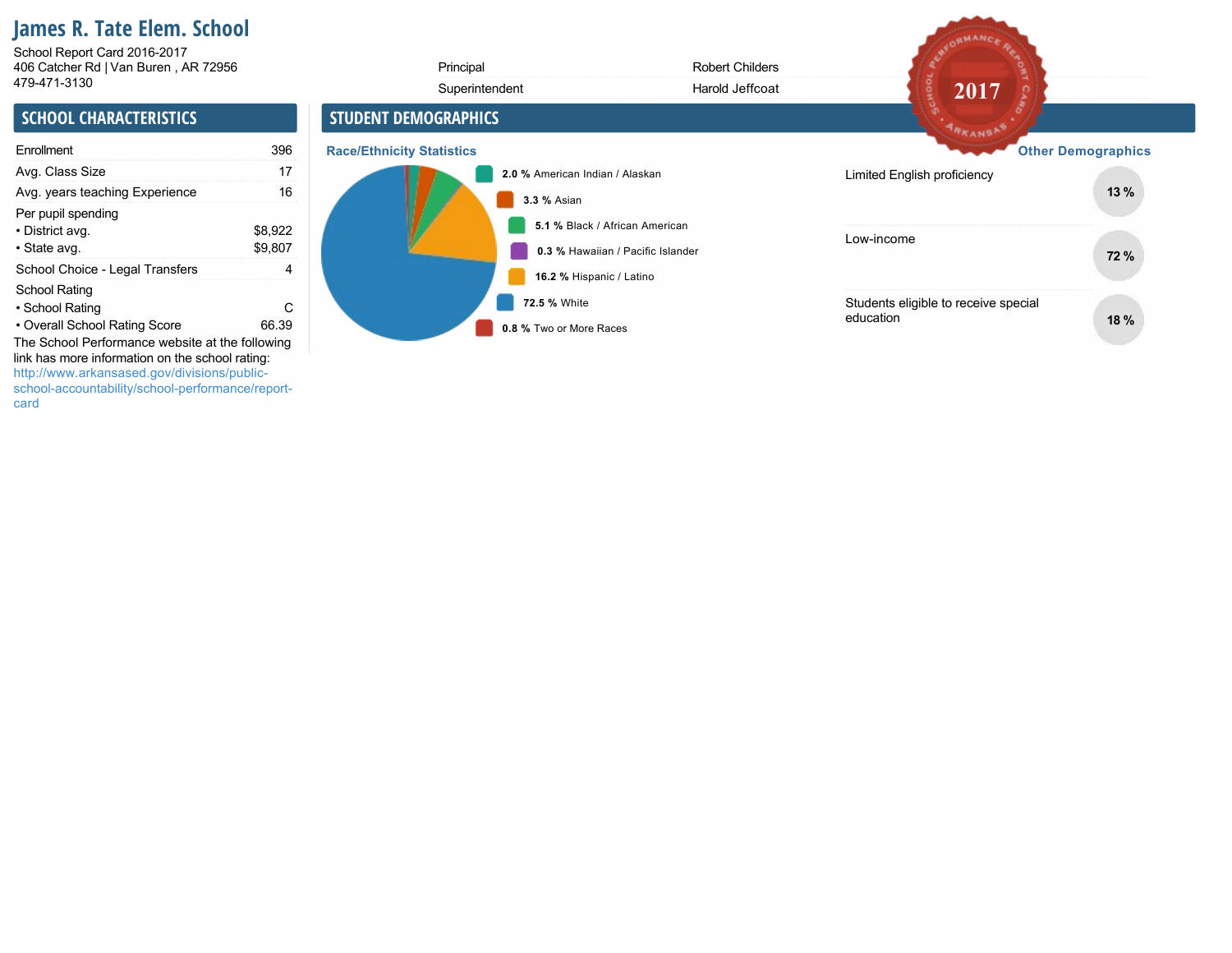|                                                                            |                          |           |                          | 2014-2015                                                                     |           |           |                    |                          |           |           | 2015-2016 |                                           |                                                                  |                          |                          |           |           | 2016-2017                  |             |                                                 |                                       |
|----------------------------------------------------------------------------|--------------------------|-----------|--------------------------|-------------------------------------------------------------------------------|-----------|-----------|--------------------|--------------------------|-----------|-----------|-----------|-------------------------------------------|------------------------------------------------------------------|--------------------------|--------------------------|-----------|-----------|----------------------------|-------------|-------------------------------------------------|---------------------------------------|
|                                                                            | Tested<br>2016-17        | Not Met   | Partially Met Approached | Expectations Expectations Expectations Expectations Expectations Expectations | Met       | Exceeded  | Met or<br>Exceeded | In Need<br>of<br>Support | Close     | Ready     |           | Ready<br>or<br><b>Exceeding Exceeding</b> | <b>District</b><br>Avg<br>Ready or<br><b>Exceeding Exceeding</b> | State<br>Avg<br>Ready or | In Need<br>of<br>Support | Close     | Ready     | <b>Exceeding Exceeding</b> | Ready<br>or | <b>District</b><br>Avg<br>Ready or<br>Exceeding | State<br>Avg<br>Ready or<br>Exceeding |
| 3rd Grade Literacy                                                         |                          |           |                          |                                                                               |           |           |                    |                          |           |           |           |                                           |                                                                  |                          |                          |           |           |                            |             |                                                 |                                       |
| All Students Percentage of<br>Students                                     | 100.00                   | 35.29     | 29.41                    | 14.71                                                                         | 19.12     | 1.47      | 20.59              | 52.38                    | 15.87     | 23.81     | 7.94      | 31.75                                     | 34.06                                                            | 38.82                    | 67.86                    | 10.71     | 14.29     | 7.14                       | 21.43       | 34.94                                           | 42.22                                 |
| All Students Number of Students                                            |                          |           |                          |                                                                               |           |           |                    |                          |           |           |           |                                           |                                                                  |                          | 38                       | 6         | 8         | $\overline{4}$             | 12          |                                                 |                                       |
| <b>TAGG</b>                                                                | 100.00                   | 39.66     | 32.76                    | 12.07                                                                         | 13.79     | 1.72      | 15.52              | 58.49                    | 9.43      | 22.64     | 9.43      | 32.08                                     | 30.03                                                            | 30.00                    | 74.47                    | 8.51      | 14.89     | 2.13                       | 17.02       | 28.57                                           | 32.65                                 |
| African American                                                           | <b>RV</b>                | <b>RV</b> | <b>RV</b>                | <b>RV</b>                                                                     | <b>RV</b> | <b>RV</b> | <b>RV</b>          | <b>RV</b>                | <b>RV</b> | RV        | <b>RV</b> | <b>RV</b>                                 | 12.50                                                            | 22.03                    | RV                       | <b>RV</b> | RV        | <b>RV</b>                  | <b>RV</b>   | 33.33                                           | 23.52                                 |
| Hispanic                                                                   | RV                       | RV        | <b>RV</b>                | <b>RV</b>                                                                     | <b>RV</b> | RV        | <b>RV</b>          | 61.54                    | 7.69      | 0.00      | 30.77     | 30.77                                     | 32.10                                                            | 32.15                    | RV                       | <b>RV</b> | RV        | <b>RV</b>                  | <b>RV</b>   | 30.14                                           | 36.00                                 |
| Caucasian                                                                  | 100.00                   | 35.29     | 29.41                    | 13.73                                                                         | 19.61     | 1.96      | 21.57              | 50.00                    | 15.91     | 31.82     | 2.27      | 34.09                                     | 35.71                                                            | 45.60                    | 62.16                    | 10.81     | 16.22     | 10.81                      | 27.03       | 35.44                                           | 49.47                                 |
| <b>Economically Disadvantaged</b>                                          | 100.00                   | 39.29     | 33.93                    | 12.50                                                                         | 14.29     | 0.00      | 14.29              | 57.69                    | 9.62      | 23.08     | 9.62      | 32.69                                     | 29.87                                                            | 30.24                    | 74.42                    | 6.98      | 16.28     | 2.33                       | 18.60       | 28.32                                           | 32.99                                 |
| <b>Students with Disabilities</b>                                          | <b>RV</b>                | 63.64     | 31.82                    | 0.00                                                                          | 0.00      | 4.55      | 4.55               | 85.71                    | 0.00      | 14.29     | 0.00      | 14.29                                     | 25.00                                                            | 15.67                    | <b>RV</b>                | <b>RV</b> | <b>RV</b> | <b>RV</b>                  | <b>RV</b>   | 28.30                                           | 14.83                                 |
| <b>Limited English Proficient</b>                                          | 100.00                   | RV        | <b>RV</b>                | RV                                                                            | <b>RV</b> | RV        | <b>RV</b>          | 70.00                    | 10.00     | 0.00      | 20.00     | 20.00                                     | 24.07                                                            | 25.75                    | 80.00                    | 10.00     | 10.00     | 0.00                       | 10.00       | 28.07                                           | 23.93                                 |
| Number of recently arrived LEP students not assessed in 3rd Grade Literacy |                          |           |                          |                                                                               |           |           | ---                |                          |           |           |           |                                           |                                                                  | ---                      |                          |           |           |                            |             |                                                 |                                       |
| Female                                                                     | 100.00                   | 35.71     | 32.14                    | 7.14                                                                          | 25.00     | 0.00      | 25.00              | 47.22                    | 27.78     | 13.89     | 11.11     | 25.00                                     | 31.98                                                            | 42.99                    | 51.85                    | 14.81     | 22.22     | 11.11                      | 33.33       | 41.55                                           | 47.71                                 |
| Male                                                                       | 100.00                   | 35.00     | 27.50                    | 20.00                                                                         | 15.00     | 2.50      | 17.50              | 59.26                    | 0.00      | 37.04     | 3.70      | 40.74                                     | 35.98                                                            | 34.80                    | 82.76                    | 6.90      | 6.90      | 3.45                       | 10.34       | 28.37                                           | 36.95                                 |
| Migrant                                                                    | ---                      | <b>RV</b> | <b>RV</b>                | <b>RV</b>                                                                     | <b>RV</b> | RV        | <b>RV</b>          | <b>RV</b>                | <b>RV</b> | RV        | <b>RV</b> | <b>RV</b>                                 | 15.38                                                            | 18.15                    | $\overline{\phantom{a}}$ | ---       |           |                            | $---$       | 28.57                                           | $---$                                 |
| 3rd Grade Math                                                             |                          |           |                          |                                                                               |           |           |                    |                          |           |           |           |                                           |                                                                  |                          |                          |           |           |                            |             |                                                 |                                       |
| All Students Percentage of<br>Students                                     | 100.00                   | 34.78     | 27.54                    | 17.39                                                                         | 20.29     | 0.00      | 20.29              | 33.33                    | 38.10     | 22.22     | 6.35      | 28.57                                     | 45.26                                                            | 56.17                    | 16.07                    | 41.07     | 37.50     | 5.36                       | 42.86       | 54.46                                           | 59.53                                 |
| All Students Number of Students                                            |                          |           |                          |                                                                               |           |           |                    |                          |           |           |           |                                           |                                                                  |                          | 9                        | 23        | 21        | 3                          | 24          |                                                 |                                       |
| <b>TAGG</b>                                                                | 100.00                   | 38.98     | 28.81                    | 16.95                                                                         | 15.25     | 0.00      | 15.25              | 35.85                    | 32.08     | 24.53     | 7.55      | 32.08                                     | 43.65                                                            | 47.65                    | 19.15                    | 44.68     | 31.91     | 4.26                       | 36.17       | 45.85                                           | 50.43                                 |
| African American                                                           | <b>RV</b>                | <b>RV</b> | <b>RV</b>                | <b>RV</b>                                                                     | <b>RV</b> | <b>RV</b> | <b>RV</b>          | <b>RV</b>                | <b>RV</b> | <b>RV</b> | <b>RV</b> | <b>RV</b>                                 | 25.00                                                            | 36.70                    | RV                       | <b>RV</b> | <b>RV</b> | <b>RV</b>                  | <b>RV</b>   | 22.22                                           | 39.73                                 |
| Hispanic                                                                   | <b>RV</b>                | <b>RV</b> | <b>RV</b>                | <b>RV</b>                                                                     | <b>RV</b> | <b>RV</b> | <b>RV</b>          | 30.77                    | 30.77     | 15.38     | 23.08     | 38.46                                     | 46.91                                                            | 52.30                    | RV                       | <b>RV</b> | <b>RV</b> | <b>RV</b>                  | <b>RV</b>   | 53.42                                           | 55.00                                 |
| Caucasian                                                                  | 100.00                   | 38.46     | 25.00                    | 15.38                                                                         | 21.15     | 0.00      | 21.15              | 34.09                    | 36.36     | 27.27     | 2.27      | 29.55                                     | 45.92                                                            | 63.45                    | 5.41                     | 45.95     | 40.54     | 8.11                       | 48.65       | 55.44                                           | 67.01                                 |
| <b>Economically Disadvantaged</b>                                          | 100.00                   | 38.60     | 29.82                    | 17.54                                                                         | 14.04     | 0.00      | 14.04              | 34.62                    | 32.69     | 25.00     | 7.69      | 32.69                                     | 43.83                                                            | 48.11                    | 16.28                    | 46.51     | 32.56     | 4.65                       | 37.21       | 45.45                                           | 50.86                                 |
| <b>Students with Disabilities</b>                                          | <b>RV</b>                | 54.55     | 36.36                    | 4.55                                                                          | 4.55      | 0.00      | 4.55               | 71.43                    | 14.29     | 7.14      | 7.14      | 14.29                                     | 30.88                                                            | 25.52                    | <b>RV</b>                | <b>RV</b> | <b>RV</b> | <b>RV</b>                  | <b>RV</b>   | 30.19                                           | 25.84                                 |
| <b>Limited English Proficient</b>                                          | 100.00                   | RV        | <b>RV</b>                | <b>RV</b>                                                                     | <b>RV</b> | <b>RV</b> | <b>RV</b>          | 30.00                    | 50.00     | 10.00     | 10.00     | 20.00                                     | 42.59                                                            | 46.07                    | 20.00                    | 30.00     | 50.00     | 0.00                       | 50.00       | 57.89                                           | 43.24                                 |
| Female                                                                     | 100.00                   | 32.14     | 39.29                    | 10.71                                                                         | 17.86     | 0.00      | 17.86              | 33.33                    | 41.67     | 16.67     | 8.33      | 25.00                                     | 41.12                                                            | 57.33                    | 7.41                     | 40.74     | 40.74     | 11.11                      | 51.85       | 53.62                                           | 60.96                                 |
| Male                                                                       | 100.00                   | 36.59     | 19.51                    | 21.95                                                                         | 21.95     | 0.00      | 21.95              | 33.33                    | 33.33     | 29.63     | 3.70      | 33.33                                     | 49.07                                                            | 55.05                    | 24.14                    | 41.38     | 34.48     | 0.00                       | 34.48       | 55.29                                           | 58.16                                 |
| Migrant                                                                    | $\overline{\phantom{a}}$ | RV        | <b>RV</b>                | <b>RV</b>                                                                     | <b>RV</b> | <b>RV</b> | <b>RV</b>          | RV                       | <b>RV</b> | RV        | <b>RV</b> | <b>RV</b>                                 | 38.46                                                            | 40.14                    | ---                      |           |           |                            | ---         | 57.14                                           | ---                                   |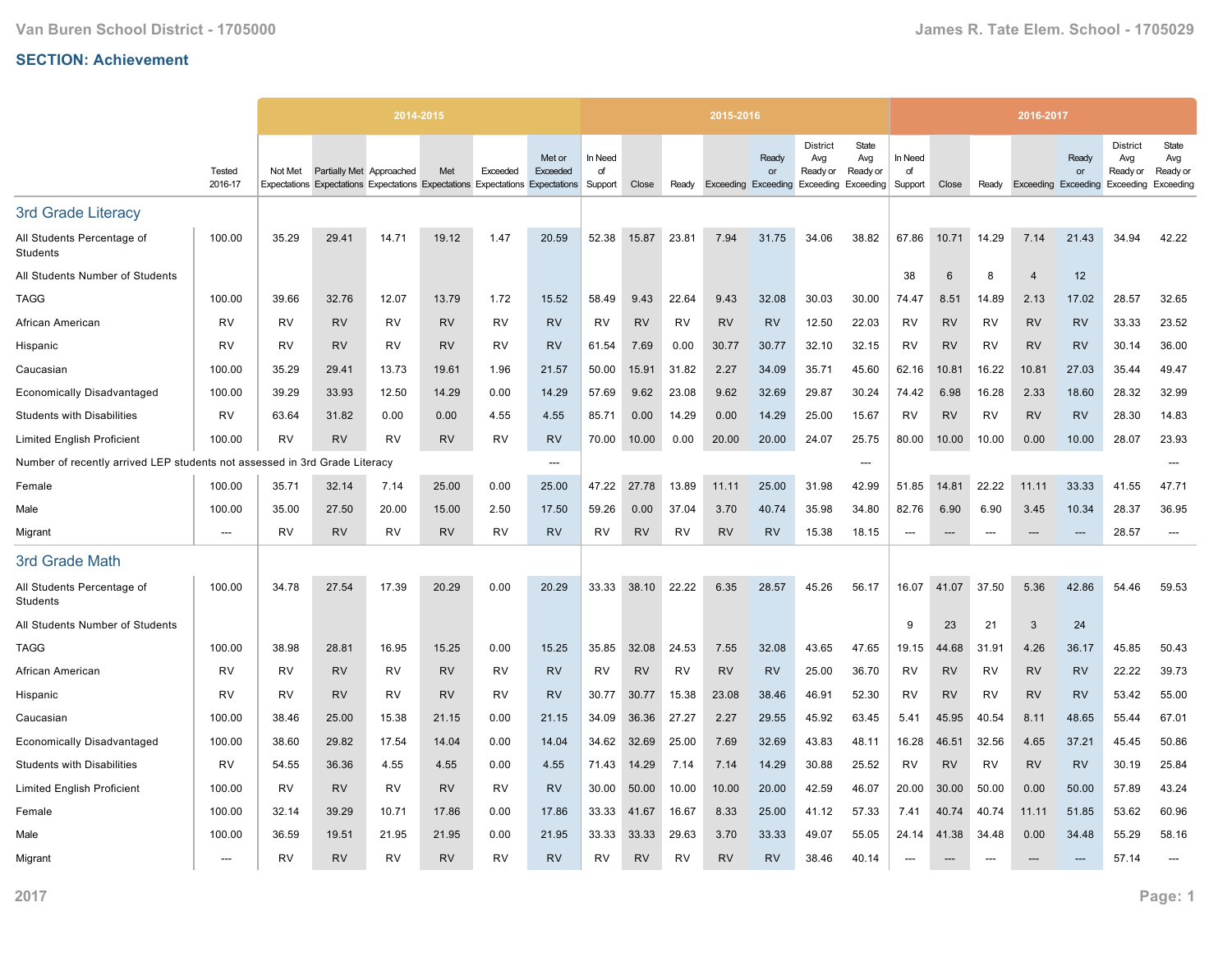|                                                             |                   |           |                          | 2014-2015                                                                     |           |           |                    |                          |           |           | 2015-2016 |             |                                                                               |                          |                          |           |           | 2016-2017                  |             |                                                 |                                       |
|-------------------------------------------------------------|-------------------|-----------|--------------------------|-------------------------------------------------------------------------------|-----------|-----------|--------------------|--------------------------|-----------|-----------|-----------|-------------|-------------------------------------------------------------------------------|--------------------------|--------------------------|-----------|-----------|----------------------------|-------------|-------------------------------------------------|---------------------------------------|
|                                                             | Tested<br>2016-17 | Not Met   | Partially Met Approached | Expectations Expectations Expectations Expectations Expectations Expectations | Met       | Exceeded  | Met or<br>Exceeded | In Need<br>of<br>Support | Close     | Ready     |           | Ready<br>or | <b>District</b><br>Avg<br>Ready or<br>Exceeding Exceeding Exceeding Exceeding | State<br>Avg<br>Ready or | In Need<br>of<br>Support | Close     | Ready     | <b>Exceeding Exceeding</b> | Ready<br>or | <b>District</b><br>Avg<br>Ready or<br>Exceeding | State<br>Avg<br>Ready or<br>Exceeding |
| <b>4th Grade Literacy</b>                                   |                   |           |                          |                                                                               |           |           |                    |                          |           |           |           |             |                                                                               |                          |                          |           |           |                            |             |                                                 |                                       |
| All Students Percentage of<br>Students                      | 100.00            | 18.46     | 40.00                    | 15.38                                                                         | 26.15     | 0.00      | 26.15              | 50.85                    | 15.25     | 18.64     | 15.25     | 33.90       | 41.87                                                                         | 40.50                    | 53.85                    | 16.92     | 12.31     | 16.92                      | 29.23       | 43.46                                           | 49.37                                 |
| All Students Number of Students                             |                   |           |                          |                                                                               |           |           |                    |                          |           |           |           |             |                                                                               |                          | 35                       | 11        | 8         | 11                         | 19          |                                                 |                                       |
| <b>TAGG</b>                                                 | 100.00            | 19.23     | 46.15                    | 15.38                                                                         | 19.23     | 0.00      | 19.23              | 60.00                    | 12.00     | 16.00     | 12.00     | 28.00       | 33.79                                                                         | 30.82                    | 58.00                    | 16.00     | 10.00     | 16.00                      | 26.00       | 38.44                                           | 39.14                                 |
| African American                                            | <b>RV</b>         | <b>RV</b> | <b>RV</b>                | RV                                                                            | <b>RV</b> | <b>RV</b> | <b>RV</b>          | <b>RV</b>                | <b>RV</b> | <b>RV</b> | <b>RV</b> | <b>RV</b>   | 40.00                                                                         | 21.99                    | <b>RV</b>                | <b>RV</b> | <b>RV</b> | <b>RV</b>                  | <b>RV</b>   | 40.00                                           | 29.13                                 |
| Hispanic                                                    | 100.00            | RV        | <b>RV</b>                | RV                                                                            | <b>RV</b> | RV        | <b>RV</b>          | 40.00                    | 10.00     | 40.00     | 10.00     | 50.00       | 34.72                                                                         | 35.03                    | 57.14                    | 14.29     | 7.14      | 21.43                      | 28.57       | 40.45                                           | 42.38                                 |
| Caucasian                                                   | 100.00            | 18.75     | 39.58                    | 14.58                                                                         | 27.08     | 0.00      | 27.08              | 51.22                    | 14.63     | 14.63     | 19.51     | 34.15       | 44.76                                                                         | 47.25                    | 51.11                    | 20.00     | 11.11     | 17.78                      | 28.89       | 44.97                                           | 57.14                                 |
| <b>Economically Disadvantaged</b>                           | 100.00            | 18.37     | 46.94                    | 16.33                                                                         | 18.37     | 0.00      | 18.37              | 59.57                    | 12.77     | 17.02     | 10.64     | 27.66       | 35.02                                                                         | 31.22                    | 56.25                    | 16.67     | 10.42     | 16.67                      | 27.08       | 39.00                                           | 39.73                                 |
| <b>Students with Disabilities</b>                           | 100.00            | RV        | <b>RV</b>                | RV                                                                            | <b>RV</b> | RV        | <b>RV</b>          | 80.00                    | 5.00      | 5.00      | 10.00     | 15.00       | 20.25                                                                         | 14.44                    | 83.33                    | 11.11     | 0.00      | 5.56                       | 5.56        | 31.65                                           | 15.77                                 |
| <b>Limited English Proficient</b>                           | 100.00            | 18.18     | 36.36                    | 18.18                                                                         | 27.27     | 0.00      | 27.27              | <b>RV</b>                | <b>RV</b> | <b>RV</b> | <b>RV</b> | <b>RV</b>   | 18.60                                                                         | 29.60                    | 72.73                    | 9.09      | 0.00      | 18.18                      | 18.18       | 35.00                                           | 29.23                                 |
| Number of recently arrived LEP students not assessed in 4th |                   |           | Grade Literacy           |                                                                               |           |           | ---                |                          |           |           |           |             |                                                                               | ---                      |                          |           |           |                            |             |                                                 | ---                                   |
| Female                                                      | 100.00            | 16.67     | 50.00                    | 3.33                                                                          | 30.00     | 0.00      | 30.00              | 54.17                    | 4.17      | 20.83     | 20.83     | 41.67       | 48.04                                                                         | 45.71                    | 51.43                    | 14.29     | 14.29     | 20.00                      | 34.29       | 42.35                                           | 54.73                                 |
| Male                                                        | 100.00            | 20.00     | 31.43                    | 25.71                                                                         | 22.86     | 0.00      | 22.86              | 48.57                    | 22.86     | 17.14     | 11.43     | 28.57       | 35.64                                                                         | 35.54                    | 56.67                    | 20.00     | 10.00     | 13.33                      | 23.33       | 44.40                                           | 44.21                                 |
| Migrant                                                     | <b>RV</b>         | RV        | <b>RV</b>                | RV                                                                            | <b>RV</b> | RV        | <b>RV</b>          | RV                       | <b>RV</b> | RV        | <b>RV</b> | <b>RV</b>   | 28.57                                                                         | 21.13                    | <b>RV</b>                | <b>RV</b> | <b>RV</b> | <b>RV</b>                  | <b>RV</b>   | 7.69                                            | 28.29                                 |
| 4th Grade Math                                              |                   |           |                          |                                                                               |           |           |                    |                          |           |           |           |             |                                                                               |                          |                          |           |           |                            |             |                                                 |                                       |
| All Students Percentage of<br><b>Students</b>               | 100.00            | 29.23     | 43.08                    | 21.54                                                                         | 6.15      | 0.00      | 6.15               | 16.95                    | 54.24     | 20.34     | 8.47      | 28.81       | 51.23                                                                         | 53.97                    | 3.08                     | 58.46     | 27.69     | 10.77                      | 38.46       | 51.05                                           | 56.27                                 |
| All Students Number of Students                             |                   |           |                          |                                                                               |           |           |                    |                          |           |           |           |             |                                                                               |                          | $\overline{2}$           | 38        | 18        | $\overline{7}$             | 25          |                                                 |                                       |
| TAGG                                                        | 100.00            | 28.85     | 44.23                    | 23.08                                                                         | 3.85      | 0.00      | 3.85               | 18.00                    | 56.00     | 16.00     | 10.00     | 26.00       | 43.45                                                                         | 44.95                    | 4.00                     | 64.00     | 22.00     | 10.00                      | 32.00       | 47.98                                           | 46.85                                 |
| African American                                            | <b>RV</b>         | <b>RV</b> | <b>RV</b>                | <b>RV</b>                                                                     | <b>RV</b> | <b>RV</b> | <b>RV</b>          | <b>RV</b>                | <b>RV</b> | <b>RV</b> | <b>RV</b> | <b>RV</b>   | 30.00                                                                         | 32.92                    | <b>RV</b>                | <b>RV</b> | <b>RV</b> | <b>RV</b>                  | <b>RV</b>   | 50.00                                           | 34.55                                 |
| Hispanic                                                    | 100.00            | RV        | <b>RV</b>                | <b>RV</b>                                                                     | <b>RV</b> | RV        | <b>RV</b>          | 10.00                    | 60.00     | 20.00     | 10.00     | 30.00       | 43.06                                                                         | 46.72                    | 0.00                     | 64.29     | 14.29     | 21.43                      | 35.71       | 42.22                                           | 50.41                                 |
| Caucasian                                                   | 100.00            | 25.00     | 47.92                    | 18.75                                                                         | 8.33      | 0.00      | 8.33               | 19.51                    | 48.78     | 21.95     | 9.76      | 31.71       | 53.50                                                                         | 61.90                    | 4.44                     | 57.78     | 28.89     | 8.89                       | 37.78       | 54.03                                           | 64.37                                 |
| <b>Economically Disadvantaged</b>                           | 100.00            | 28.57     | 44.90                    | 22.45                                                                         | 4.08      | 0.00      | 4.08               | 14.89                    | 59.57     | 14.89     | 10.64     | 25.53       | 44.04                                                                         | 45.52                    | 4.17                     | 62.50     | 22.92     | 10.42                      | 33.33       | 48.50                                           | 47.44                                 |
| <b>Students with Disabilities</b>                           | 100.00            | <b>RV</b> | <b>RV</b>                | <b>RV</b>                                                                     | <b>RV</b> | <b>RV</b> | <b>RV</b>          | 30.00                    | 45.00     | 15.00     | 10.00     | 25.00       | 27.85                                                                         | 22.57                    | 11.11                    | 77.78     | 5.56      | 5.56                       | 11.11       | 31.65                                           | 22.10                                 |
| <b>Limited English Proficient</b>                           | 100.00            | 36.36     | 18.18                    | 45.45                                                                         | 0.00      | 0.00      | 0.00               | RV                       | <b>RV</b> | RV        | <b>RV</b> | <b>RV</b>   | 32.56                                                                         | 41.51                    | 0.00                     | 81.82     | 9.09      | 9.09                       | 18.18       | 36.07                                           | 38.78                                 |
| Female                                                      | 100.00            | 36.67     | 33.33                    | 23.33                                                                         | 6.67      | 0.00      | 6.67               | 12.50                    | 62.50     | 16.67     | 8.33      | 25.00       | 50.49                                                                         | 55.27                    | 2.86                     | 57.14     | 31.43     | 8.57                       | 40.00       | 47.72                                           | 57.01                                 |
| Male                                                        | 100.00            | 22.86     | 51.43                    | 20.00                                                                         | 5.71      | 0.00      | 5.71               | 20.00                    | 48.57     | 22.86     | 8.57      | 31.43       | 51.98                                                                         | 52.72                    | 3.33                     | 60.00     | 23.33     | 13.33                      | 36.67       | 53.88                                           | 55.56                                 |
| Migrant                                                     | <b>RV</b>         | RV        | <b>RV</b>                | RV                                                                            | <b>RV</b> | <b>RV</b> | <b>RV</b>          | RV                       | <b>RV</b> | RV        | <b>RV</b> | <b>RV</b>   | 42.86                                                                         | 34.03                    | <b>RV</b>                | <b>RV</b> | R٧        | <b>RV</b>                  | <b>RV</b>   | 23.08                                           | 40.32                                 |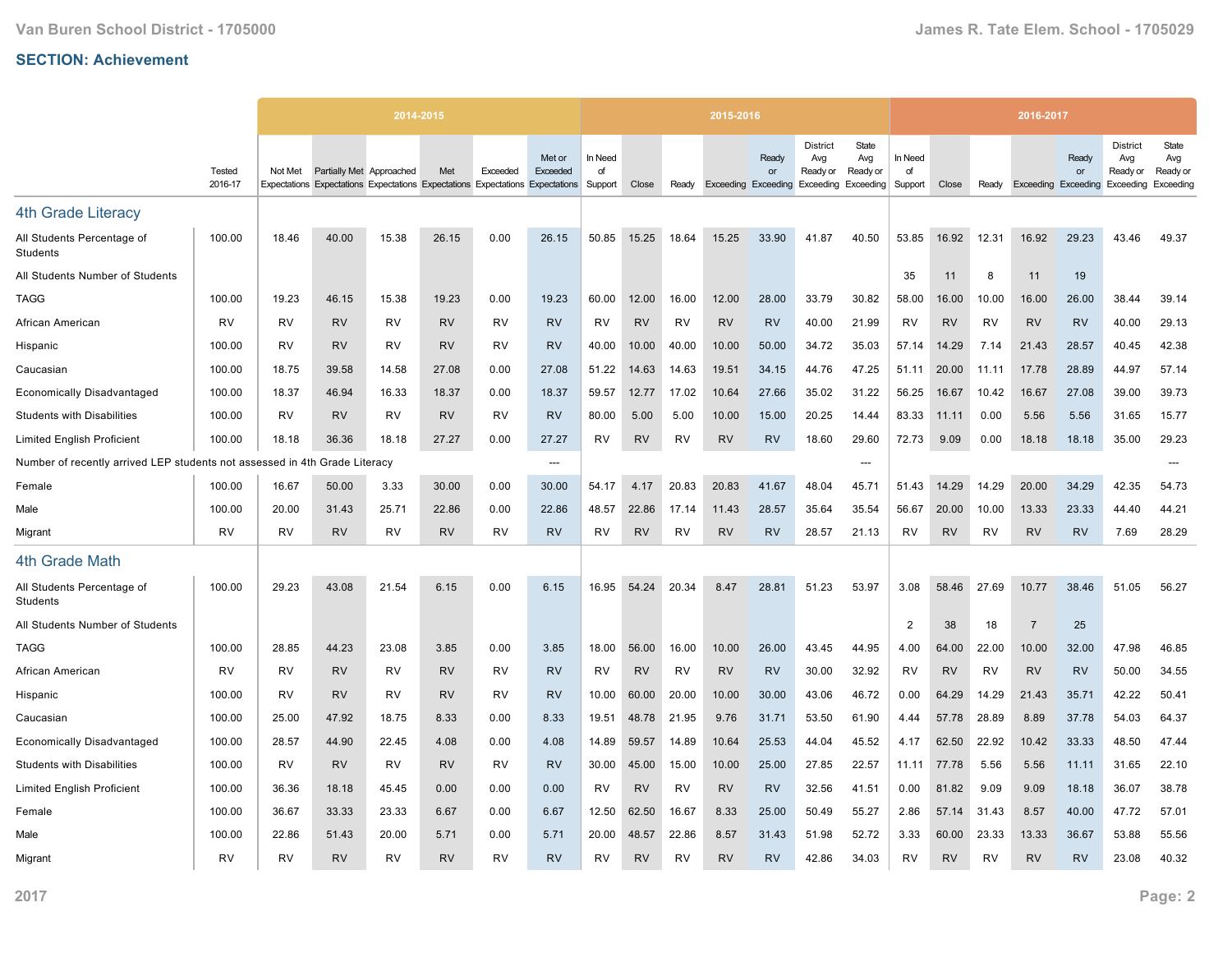|                                                             |                   |                          |                          | 2014-2015 |           |           |                                                                                                     |                          |           |           | 2015-2016 |                                                        |                                    |                          |                          |           |           | 2016-2017                  |             |                                                 |                                       |
|-------------------------------------------------------------|-------------------|--------------------------|--------------------------|-----------|-----------|-----------|-----------------------------------------------------------------------------------------------------|--------------------------|-----------|-----------|-----------|--------------------------------------------------------|------------------------------------|--------------------------|--------------------------|-----------|-----------|----------------------------|-------------|-------------------------------------------------|---------------------------------------|
|                                                             | Tested<br>2016-17 | Not Met                  | Partially Met Approached |           | Met       | Exceeded  | Met or<br>Exceeded<br>Expectations Expectations Expectations Expectations Expectations Expectations | In Need<br>of<br>Support | Close     | Ready     |           | Ready<br>or<br>Exceeding Exceeding Exceeding Exceeding | <b>District</b><br>Avg<br>Ready or | State<br>Avg<br>Ready or | In Need<br>of<br>Support | Close     | Ready     | <b>Exceeding Exceeding</b> | Ready<br>or | <b>District</b><br>Avg<br>Ready or<br>Exceeding | State<br>Avg<br>Ready or<br>Exceeding |
| 5th Grade Literacy                                          |                   |                          |                          |           |           |           |                                                                                                     |                          |           |           |           |                                                        |                                    |                          |                          |           |           |                            |             |                                                 |                                       |
| All Students Percentage of<br>Students                      | 100.00            | 15.22                    | 30.43                    | 43.48     | 10.87     | 0.00      | 10.87                                                                                               | 33.82                    | 30.88     | 17.65     | 17.65     | 35.29                                                  | 48.39                              | 50.47                    | 32.14                    | 25.00     | 17.86     | 25.00                      | 42.86       | 58.67                                           | 55.45                                 |
| All Students Number of Students                             |                   |                          |                          |           |           |           |                                                                                                     |                          |           |           |           |                                                        |                                    |                          | 18                       | 14        | 10        | 14                         | 24          |                                                 |                                       |
| <b>TAGG</b>                                                 | 100.00            | 16.67                    | 36.11                    | 36.11     | 11.11     | 0.00      | 11.11                                                                                               | 37.50                    | 32.14     | 16.07     | 14.29     | 30.36                                                  | 40.79                              | 39.77                    | 37.78                    | 31.11     | 17.78     | 13.33                      | 31.11       | 49.45                                           | 45.13                                 |
| African American                                            | <b>RV</b>         | $\overline{\phantom{a}}$ | ---                      | ---       | $---$     | $---$     | $---$                                                                                               | RV                       | <b>RV</b> | RV        | <b>RV</b> | <b>RV</b>                                              | 0.00                               | 31.03                    | <b>RV</b>                | <b>RV</b> | <b>RV</b> | <b>RV</b>                  | <b>RV</b>   | 45.45                                           | 34.60                                 |
| Hispanic                                                    | <b>RV</b>         | RV                       | <b>RV</b>                | <b>RV</b> | <b>RV</b> | RV        | <b>RV</b>                                                                                           | RV                       | <b>RV</b> | RV        | RV        | <b>RV</b>                                              | 32.81                              | 41.83                    | <b>RV</b>                | <b>RV</b> | RV        | <b>RV</b>                  | <b>RV</b>   | 57.89                                           | 50.84                                 |
| Caucasian                                                   | 100.00            | 17.65                    | 29.41                    | 41.18     | 11.76     | 0.00      | 11.76                                                                                               | 39.62                    | 22.64     | 18.87     | 18.87     | 37.74                                                  | 51.22                              | 58.09                    | 34.15                    | 24.39     | 17.07     | 24.39                      | 41.46       | 60.23                                           | 62.71                                 |
| <b>Economically Disadvantaged</b>                           | 100.00            | 14.29                    | 37.14                    | 37.14     | 11.43     | 0.00      | 11.43                                                                                               | 35.19                    | 33.33     | 16.67     | 14.81     | 31.48                                                  | 41.51                              | 40.64                    | 34.88                    | 32.56     | 18.60     | 13.95                      | 32.56       | 52.14                                           | 46.03                                 |
| <b>Students with Disabilities</b>                           | 100.00            | RV                       | <b>RV</b>                | RV        | <b>RV</b> | <b>RV</b> | <b>RV</b>                                                                                           | 87.50                    | 6.25      | 6.25      | 0.00      | 6.25                                                   | 10.14                              | 14.08                    | 61.54                    | 38.46     | 0.00      | 0.00                       | 0.00        | 27.78                                           | 16.29                                 |
| <b>Limited English Proficient</b>                           | <b>RV</b>         | <b>RV</b>                | <b>RV</b>                | <b>RV</b> | <b>RV</b> | RV        | <b>RV</b>                                                                                           | 10.00                    | 50.00     | 20.00     | 20.00     | 40.00                                                  | 34.21                              | 31.91                    | RV                       | <b>RV</b> | <b>RV</b> | <b>RV</b>                  | <b>RV</b>   | 42.22                                           | 38.96                                 |
| Number of recently arrived LEP students not assessed in 5th |                   |                          | Grade Literacy           |           |           |           | $---$                                                                                               |                          |           |           |           |                                                        |                                    | ---                      |                          |           |           |                            |             |                                                 |                                       |
| Female                                                      | 100.00            | 11.54                    | 23.08                    | 46.15     | 19.23     | 0.00      | 19.23                                                                                               | 27.27                    | 36.36     | 18.18     | 18.18     | 36.36                                                  | 50.54                              | 56.95                    | 28.57                    | 23.81     | 4.76      | 42.86                      | 47.62       | 64.68                                           | 62.73                                 |
| Male                                                        | 100.00            | 20.00                    | 40.00                    | 40.00     | 0.00      | 0.00      | 0.00                                                                                                | 40.00                    | 25.71     | 17.14     | 17.14     | 34.29                                                  | 46.58                              | 44.34                    | 34.29                    | 25.71     | 25.71     | 14.29                      | 40.00       | 52.36                                           | 48.53                                 |
| Migrant                                                     | <b>RV</b>         | <b>RV</b>                | <b>RV</b>                | <b>RV</b> | <b>RV</b> | RV        | <b>RV</b>                                                                                           | RV                       | <b>RV</b> | RV        | <b>RV</b> | <b>RV</b>                                              | 33.33                              | 31.78                    | RV                       | <b>RV</b> | RV        | <b>RV</b>                  | <b>RV</b>   | 60.00                                           | 35.59                                 |
| 5th Grade Math                                              |                   |                          |                          |           |           |           |                                                                                                     |                          |           |           |           |                                                        |                                    |                          |                          |           |           |                            |             |                                                 |                                       |
| All Students Percentage of<br>Students                      | 100.00            | 34.78                    | 39.13                    | 21.74     | 4.35      | 0.00      | 4.35                                                                                                | 23.53                    | 45.59     | 23.53     | 7.35      | 30.88                                                  | 44.91                              | 48.57                    | 14.29                    | 50.00     | 28.57     | 7.14                       | 35.71       | 50.38                                           | 53.28                                 |
| All Students Number of Students                             |                   |                          |                          |           |           |           |                                                                                                     |                          |           |           |           |                                                        |                                    |                          | 8                        | 28        | 16        | $\overline{4}$             | 20          |                                                 |                                       |
| TAGG                                                        | 100.00            | 38.89                    | 38.89                    | 19.44     | 2.78      | 0.00      | 2.78                                                                                                | 26.79                    | 44.64     | 19.64     | 8.93      | 28.57                                                  | 38.27                              | 39.02                    | 15.56                    | 57.78     | 20.00     | 6.67                       | 26.67       | 43.48                                           | 43.19                                 |
| African American                                            | <b>RV</b>         | ---                      | ---                      | ---       | ---       | ---       | ---                                                                                                 | <b>RV</b>                | <b>RV</b> | <b>RV</b> | <b>RV</b> | <b>RV</b>                                              | 0.00                               | 28.63                    | RV                       | <b>RV</b> | <b>RV</b> | <b>RV</b>                  | <b>RV</b>   | 36.36                                           | 29.83                                 |
| Hispanic                                                    | <b>RV</b>         | RV                       | <b>RV</b>                | <b>RV</b> | <b>RV</b> | <b>RV</b> | <b>RV</b>                                                                                           | RV                       | <b>RV</b> | <b>RV</b> | <b>RV</b> | <b>RV</b>                                              | 31.25                              | 43.24                    | <b>RV</b>                | <b>RV</b> | <b>RV</b> | <b>RV</b>                  | <b>RV</b>   | 48.68                                           | 48.33                                 |
| Caucasian                                                   | 100.00            | 29.41                    | 38.24                    | 26.47     | 5.88      | 0.00      | 5.88                                                                                                | 22.64                    | 47.17     | 24.53     | 5.66      | 30.19                                                  | 49.48                              | 55.75                    | 19.51                    | 43.90     | 26.83     | 9.76                       | 36.59       | 51.52                                           | 61.25                                 |
| <b>Economically Disadvantaged</b>                           | 100.00            | 40.00                    | 37.14                    | 20.00     | 2.86      | 0.00      | 2.86                                                                                                | 25.93                    | 44.44     | 20.37     | 9.26      | 29.63                                                  | 38.11                              | 39.61                    | 11.63                    | 60.47     | 20.93     | 6.98                       | 27.91       | 45.91                                           | 43.92                                 |
| <b>Students with Disabilities</b>                           | 100.00            | <b>RV</b>                | <b>RV</b>                | <b>RV</b> | <b>RV</b> | <b>RV</b> | <b>RV</b>                                                                                           | 43.75                    | 56.25     | 0.00      | 0.00      | 0.00                                                   | 15.94                              | 18.03                    | 30.77                    | 61.54     | 7.69      | 0.00                       | 7.69        | 25.00                                           | 18.41                                 |
| <b>Limited English Proficient</b>                           | RV                | RV                       | <b>RV</b>                | RV        | <b>RV</b> | <b>RV</b> | <b>RV</b>                                                                                           | 20.00                    | 30.00     | 30.00     | 20.00     | 50.00                                                  | 36.84                              | 37.14                    | RV                       | <b>RV</b> | <b>RV</b> | <b>RV</b>                  | <b>RV</b>   | 36.96                                           | 38.46                                 |
| Female                                                      | 100.00            | 19.23                    | 50.00                    | 23.08     | 7.69      | 0.00      | 7.69                                                                                                | 21.21                    | 45.45     | 30.30     | 3.03      | 33.33                                                  | 46.74                              | 50.23                    | 4.76                     | 57.14     | 38.10     | 0.00                       | 38.10       | 53.23                                           | 54.71                                 |
| Male                                                        | 100.00            | 55.00                    | 25.00                    | 20.00     | 0.00      | 0.00      | 0.00                                                                                                | 25.71                    | 45.71     | 17.14     | 11.43     | 28.57                                                  | 43.38                              | 47.01                    | 20.00                    | 45.71     | 22.86     | 11.43                      | 34.29       | 47.40                                           | 51.92                                 |
| Migrant                                                     | <b>RV</b>         | RV                       | <b>RV</b>                | RV        | <b>RV</b> | <b>RV</b> | <b>RV</b>                                                                                           | RV                       | <b>RV</b> | RV        | <b>RV</b> | <b>RV</b>                                              | 41.67                              | 32.58                    | RV                       | <b>RV</b> | RV        | <b>RV</b>                  | <b>RV</b>   | 60.00                                           | 36.00                                 |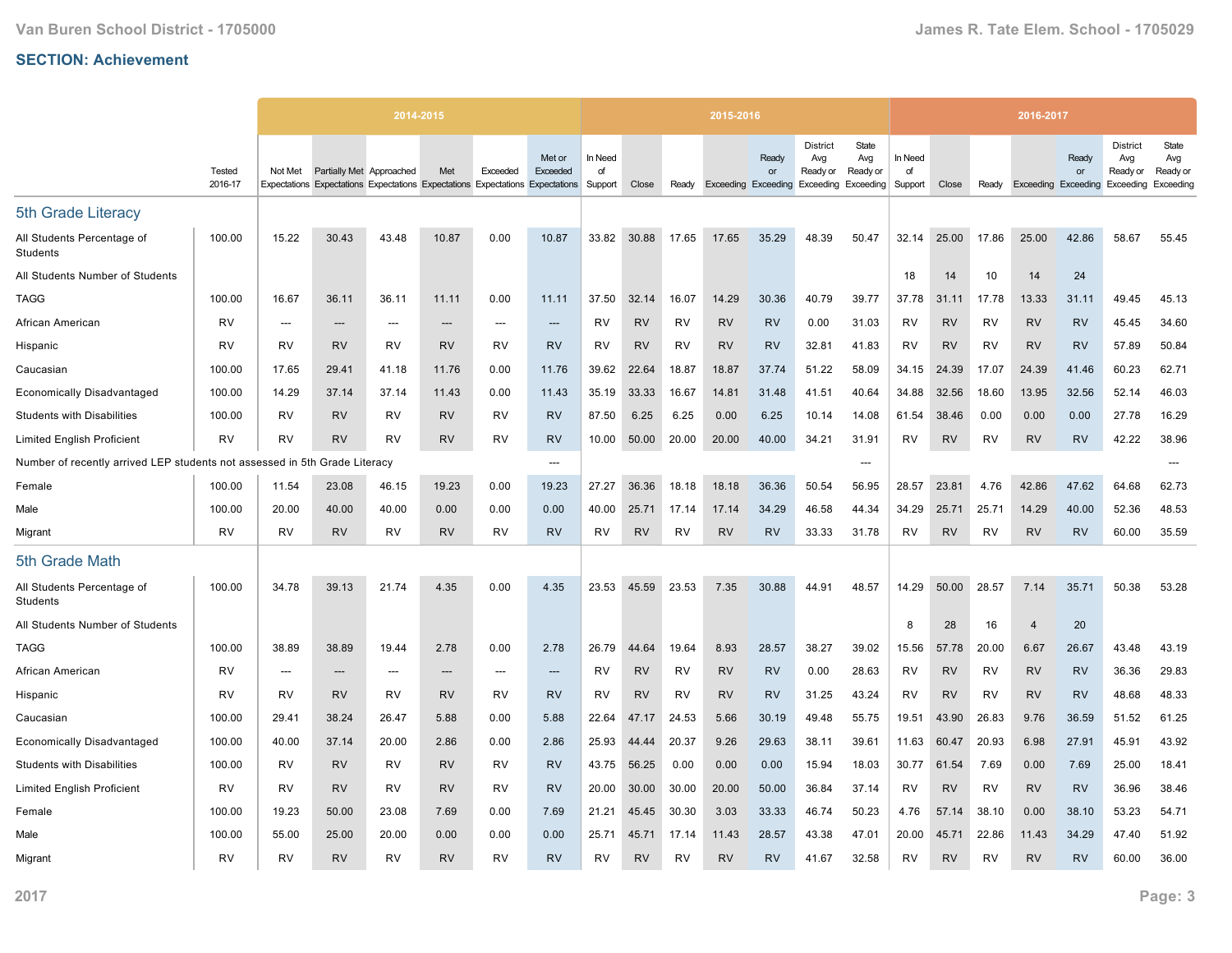|                                     |                          |                |                          | 2014-2015                |                     |                        |                          |           |           | 2015-2016                  |                    |                                                                  |                          |                                   |           |                          | 2016-2017       |                                 |                                                 |                                       |
|-------------------------------------|--------------------------|----------------|--------------------------|--------------------------|---------------------|------------------------|--------------------------|-----------|-----------|----------------------------|--------------------|------------------------------------------------------------------|--------------------------|-----------------------------------|-----------|--------------------------|-----------------|---------------------------------|-------------------------------------------------|---------------------------------------|
|                                     | Tested<br>2016-17        | Below<br>Basic | Basic                    |                          | Proficient Advanced | Prof<br>or<br>Advanced | In Need<br>of<br>Support | Close     | Ready     | <b>Exceeding Exceeding</b> | Ready<br><b>or</b> | <b>District</b><br>Avg<br>Ready or<br><b>Exceeding Exceeding</b> | State<br>Avg<br>Ready or | In Need<br>of<br>Support          | Close     | Ready                    | Exceeding       | Ready<br><b>or</b><br>Exceeding | <b>District</b><br>Avg<br>Ready or<br>Exceeding | State<br>Avg<br>Ready or<br>Exceeding |
| 3rd Grade Science                   |                          |                |                          |                          |                     |                        |                          |           |           |                            |                    |                                                                  |                          |                                   |           |                          |                 |                                 |                                                 |                                       |
| All Students Percentage of Students | 100.00                   | $---$          |                          | ---                      |                     | ---                    | 58.06                    | 12.90     | 14.52     | 14.52                      | 29.03              | 36.09                                                            | 36.59                    | 55.36                             | 23.21     | 12.50                    | 8.93            | 21.43                           | 33.50                                           | 39.20                                 |
| All Students Number of Students     |                          |                |                          |                          |                     |                        |                          |           |           |                            |                    |                                                                  |                          | 31                                | 13        | $\overline{7}$           | $5\phantom{.0}$ | 12                              |                                                 |                                       |
| <b>TAGG</b>                         | 100.00                   | $---$          | $---$                    | $---$                    | $---$               | $\qquad \qquad \cdots$ | 59.62                    | 11.54     | 11.54     | 17.31                      | 28.85              | 32.48                                                            | 27.50                    | 59.57                             | 25.53     | 6.38                     | 8.51            | 14.89                           | 26.37                                           | 29.35                                 |
| African American                    | RV                       | $---$          | $\hspace{0.05cm} \ldots$ | ---                      | ---                 | ---                    | <b>RV</b>                | <b>RV</b> | RV        | <b>RV</b>                  | <b>RV</b>          | 12.50                                                            | 15.81                    | <b>RV</b>                         | <b>RV</b> | <b>RV</b>                | <b>RV</b>       | <b>RV</b>                       | 12.50                                           | 18.74                                 |
| Hispanic                            | <b>RV</b>                |                | ---                      | ---                      | ---                 | ---                    | 61.54                    | 7.69      | 7.69      | 23.08                      | 30.77              | 30.38                                                            | 27.21                    | <b>RV</b>                         | <b>RV</b> | <b>RV</b>                | <b>RV</b>       | <b>RV</b>                       | 27.78                                           | 30.53                                 |
| Caucasian                           | 100.00                   | $---$          | $\hspace{0.05cm} \ldots$ | ---                      | ---                 | $---$                  | 53.49                    | 13.95     | 18.60     | 13.95                      | 32.56              | 39.44                                                            | 45.29                    | 51.35                             | 24.32     | 13.51                    | 10.81           | 24.32                           | 34.41                                           | 47.82                                 |
| <b>Economically Disadvantaged</b>   | 100.00                   | $---$          | $\hspace{0.05cm} \cdots$ | $---$                    | ---                 | $\qquad \qquad \cdots$ | 58.82                    | 11.76     | 11.76     | 17.65                      | 29.41              | 32.32                                                            | 27.66                    | 58.14                             | 27.91     | 6.98                     | 6.98            | 13.95                           | 26.33                                           | 29.48                                 |
| <b>Students with Disabilities</b>   | <b>RV</b>                | $---$          | ---                      | ---                      | ---                 | ---                    | 84.62                    | 7.69      | 0.00      | 7.69                       | 7.69               | 14.29                                                            | 11.58                    | RV                                | <b>RV</b> | <b>RV</b>                | <b>RV</b>       | <b>RV</b>                       | 9.09                                            | 12.04                                 |
| <b>Limited English Proficient</b>   | 100.00                   | $---$          | $---$                    | ---                      | ---                 | $---$                  | 80.00                    | 0.00      | 10.00     | 10.00                      | 20.00              | 22.64                                                            | 20.54                    | 60.00                             | 30.00     | 0.00                     | 10.00           | 10.00                           | 28.07                                           | 18.26                                 |
| Female                              | 100.00                   |                | ---                      | ---                      |                     | ---                    | 61.11                    | 13.89     | 13.89     | 11.11                      | 25.00              | 32.99                                                            | 36.94                    | 44.44                             | 18.52     | 18.52                    | 18.52           | 37.04                           | 33.50                                           | 40.81                                 |
| Male                                | 100.00                   | $---$          | $\hspace{0.05cm} \ldots$ | $---$                    | ---                 | $---$                  | 53.85                    | 11.54     | 15.38     | 19.23                      | 34.62              | 39.11                                                            | 36.25                    | 65.52                             | 27.59     | 6.90                     | 0.00            | 6.90                            | 33.50                                           | 37.63                                 |
| Migrant                             | $\hspace{0.05cm} \ldots$ | $---$          | $\hspace{0.05cm} \ldots$ | ---                      | ---                 | ---                    | <b>RV</b>                | <b>RV</b> | <b>RV</b> | <b>RV</b>                  | <b>RV</b>          | 7.69                                                             | 16.44                    | $\hspace{0.05cm} \dashrightarrow$ | $---$     | $\overline{\phantom{a}}$ | $---$           | $---$                           | 28.57                                           | $---$                                 |
| <b>4th Grade Science</b>            |                          |                |                          |                          |                     |                        |                          |           |           |                            |                    |                                                                  |                          |                                   |           |                          |                 |                                 |                                                 |                                       |
| All Students Percentage of Students | 100.00                   |                |                          |                          |                     | ---                    | 48.21                    | 19.64     | 19.64     | 12.50                      | 32.14              | 33.76                                                            | 39.09                    | 41.54                             | 26.15     | 23.08                    | 9.23            | 32.31                           | 39.12                                           | 43.49                                 |
| All Students Number of Students     |                          |                |                          |                          |                     |                        |                          |           |           |                            |                    |                                                                  |                          | 27                                | 17        | 15                       | 6               | 21                              |                                                 |                                       |
| <b>TAGG</b>                         | 100.00                   | ---            | $\hspace{0.05cm} \ldots$ | ---                      | ---                 | ---                    | 55.32                    | 17.02     | 17.02     | 10.64                      | 27.66              | 26.55                                                            | 29.06                    | 50.00                             | 26.00     | 14.00                    | 10.00           | 24.00                           | 33.22                                           | 33.58                                 |
| African American                    | RV                       | $---$          | ---                      | ---                      | ---                 | ---                    | RV                       | <b>RV</b> | <b>RV</b> | <b>RV</b>                  | <b>RV</b>          | 22.22                                                            | 17.59                    | RV                                | <b>RV</b> | <b>RV</b>                | <b>RV</b>       | <b>RV</b>                       | 33.33                                           | 22.11                                 |
| Hispanic                            | 100.00                   | $---$          | $---$                    | ---                      | ---                 | $---$                  | RV                       | <b>RV</b> | RV        | <b>RV</b>                  | <b>RV</b>          | 26.09                                                            | 29.66                    | 42.86                             | 35.71     | 7.14                     | 14.29           | 21.43                           | 28.74                                           | 33.89                                 |
| Caucasian                           | 100.00                   | ---            | $\hspace{0.05cm} \cdots$ | ---                      | ---                 | ---                    | 48.72                    | 17.95     | 17.95     | 15.38                      | 33.33              | 35.14                                                            | 47.68                    | 42.22                             | 24.44     | 24.44                    | 8.89            | 33.33                           | 42.20                                           | 52.37                                 |
| <b>Economically Disadvantaged</b>   | 100.00                   | $---$          | $---$                    | $---$                    | ---                 | $---$                  | 53.33                    | 17.78     | 17.78     | 11.11                      | 28.89              | 27.76                                                            | 29.30                    | 50.00                             | 25.00     | 14.58                    | 10.42           | 25.00                           | 33.92                                           | 34.01                                 |
| <b>Students with Disabilities</b>   | 100.00                   | ---            | $\hspace{0.05cm} \ldots$ | $\hspace{0.05cm} \ldots$ | ---                 | $\qquad \qquad \cdots$ | 82.35                    | 11.76     | 5.88      | 0.00                       | 5.88               | 3.13                                                             | 10.75                    | 72.22                             | 22.22     | 0.00                     | 5.56            | 5.56                            | 6.67                                            | 11.26                                 |
| <b>Limited English Proficient</b>   | 100.00                   |                | ---                      | ---                      | ---                 | ---                    | <b>RV</b>                | <b>RV</b> | RV        | <b>RV</b>                  | <b>RV</b>          | 14.29                                                            | 23.24                    | 54.55                             | 36.36     | 0.00                     | 9.09            | 9.09                            | 22.03                                           | 20.12                                 |
| Female                              | 100.00                   | $---$          | $---$                    | $---$                    | ---                 | $---$                  | 56.52                    | 8.70      | 17.39     | 17.39                      | 34.78              | 35.64                                                            | 40.19                    | 48.57                             | 20.00     | 22.86                    | 8.57            | 31.43                           | 34.36                                           | 44.04                                 |
| Male                                | 100.00                   | $---$          | $\hspace{0.05cm} \ldots$ | ---                      | ---                 | $\qquad \qquad \cdots$ | 42.42                    | 27.27     | 21.21     | 9.09                       | 30.30              | 31.75                                                            | 38.03                    | 33.33                             | 33.33     | 23.33                    | 10.00           | 33.33                           | 43.46                                           | 42.94                                 |
| Migrant                             | <b>RV</b>                |                | ---                      |                          |                     |                        | RV                       | <b>RV</b> | <b>RV</b> | <b>RV</b>                  | <b>RV</b>          | 14.29                                                            | 21.40                    | RV                                | <b>RV</b> | <b>RV</b>                | <b>RV</b>       | <b>RV</b>                       | 15.38                                           | 22.31                                 |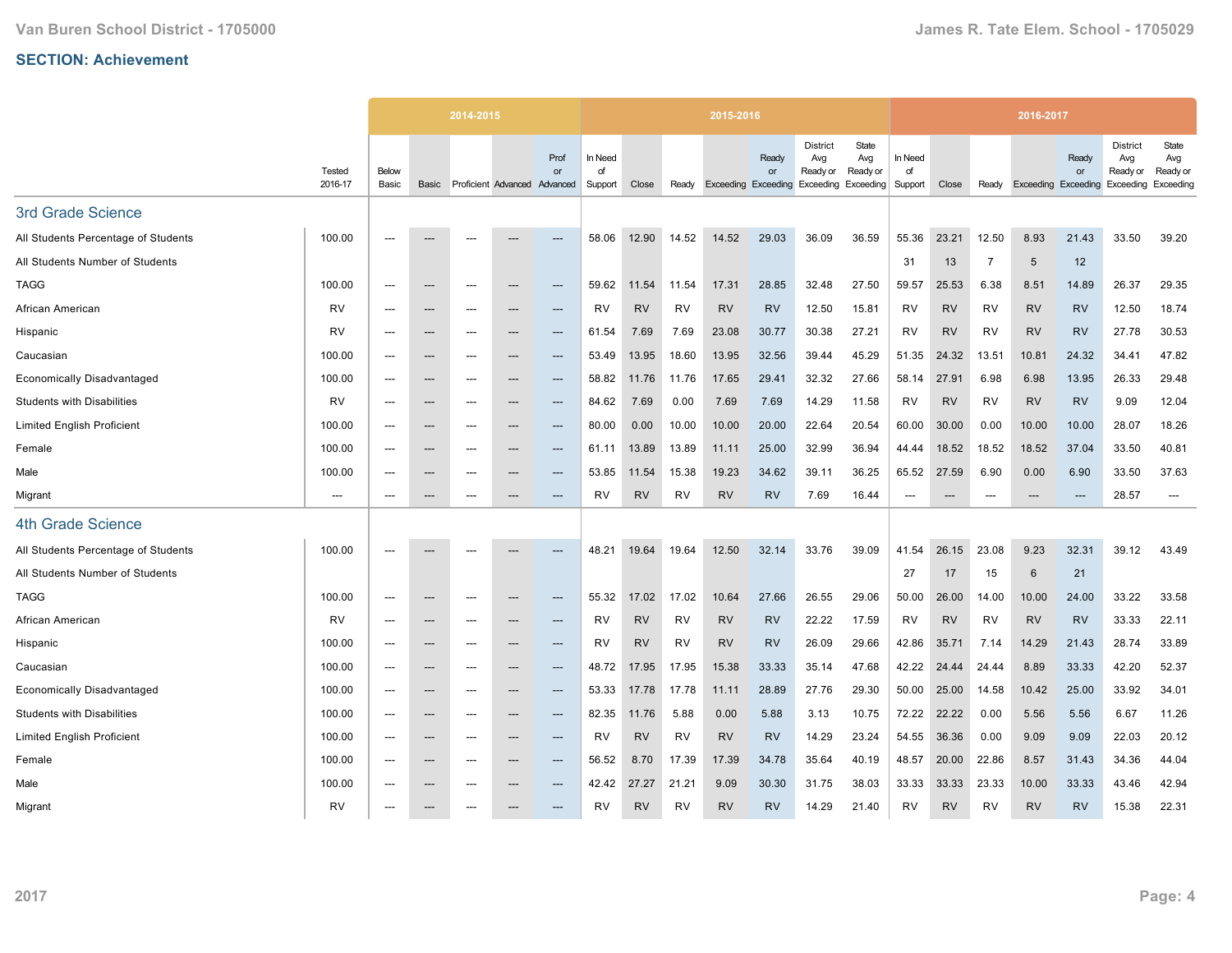|                                     |                   |                |           | 2014-2015 |                     |                        |                    |           |           | 2015-2016           |                                       |                                                                  |                          |                          |           |           | 2016-2017 |                          |                                                 |                                       |
|-------------------------------------|-------------------|----------------|-----------|-----------|---------------------|------------------------|--------------------|-----------|-----------|---------------------|---------------------------------------|------------------------------------------------------------------|--------------------------|--------------------------|-----------|-----------|-----------|--------------------------|-------------------------------------------------|---------------------------------------|
|                                     | Tested<br>2016-17 | Below<br>Basic | Basic     |           | Proficient Advanced | Prof<br>or<br>Advanced | In Need<br>Support | Close     | Ready     | Exceeding Exceeding | <b>Ready</b><br>$\Omega$ <sup>r</sup> | <b>District</b><br>Avg<br>Ready or<br><b>Exceeding Exceeding</b> | State<br>Avg<br>Ready or | In Need<br>of<br>Support | Close     | Ready     | Exceeding | Ready<br>or<br>Exceeding | <b>District</b><br>Avg<br>Ready or<br>Exceeding | State<br>Avg<br>Ready or<br>Exceeding |
| 5th Grade Science                   |                   |                |           |           |                     |                        |                    |           |           |                     |                                       |                                                                  |                          |                          |           |           |           |                          |                                                 |                                       |
| All Students Percentage of Students | 100.00            | 2.56           | 38.46     | 48.72     | 10.26               | 58.97                  | 54.41              | 19.12     | 19.12     | 7.35                | 26.47                                 | 37.62                                                            | 39.56                    | 41.07                    | 28.57     | 16.07     | 14.29     | 30.36                    | 44.53                                           | 42.81                                 |
| All Students Number of Students     |                   |                |           |           |                     |                        |                    |           |           |                     |                                       |                                                                  |                          | 23                       | 16        | 9         | 8         | 17                       |                                                 |                                       |
| <b>TAGG</b>                         | 100.00            | 3.23           | 38.71     | 48.39     | 9.68                | 58.06                  | 57.14              | 21.43     | 16.07     | 5.36                | 21.43                                 | 31.65                                                            | 29.59                    | 46.67                    | 28.89     | 13.33     | 11.11     | 24.44                    | 36.59                                           | 32.67                                 |
| African American                    | <b>RV</b>         | $---$          | ---       | ---       | $---$               | $---$                  | <b>RV</b>          | <b>RV</b> | <b>RV</b> | <b>RV</b>           | <b>RV</b>                             | 10.00                                                            | 16.29                    | <b>RV</b>                | <b>RV</b> | <b>RV</b> | <b>RV</b> | <b>RV</b>                | 36.36                                           | 18.20                                 |
| Hispanic                            | <b>RV</b>         | <b>RV</b>      | <b>RV</b> | RV        | <b>RV</b>           | <b>RV</b>              | <b>RV</b>          | <b>RV</b> | RV        | <b>RV</b>           | <b>RV</b>                             | 18.46                                                            | 33.78                    | RV                       | <b>RV</b> | RV        | <b>RV</b> | <b>RV</b>                | 38.16                                           | 37.20                                 |
| Caucasian                           | 100.00            | 3.57           | 32.14     | 50.00     | 14.29               | 64.29                  | 56.60              | 15.09     | 18.87     | 9.43                | 28.30                                 | 42.86                                                            | 47.79                    | 46.34                    | 19.51     | 14.63     | 19.51     | 34.15                    | 46.21                                           | 51.34                                 |
| <b>Economically Disadvantaged</b>   | 100.00            | 3.33           | 36.67     | 50.00     | 10.00               | 60.00                  | 55.56              | 22.22     | 16.67     | 5.56                | 22.22                                 | 32.33                                                            | 29.92                    | 44.19                    | 30.23     | 13.95     | 11.63     | 25.58                    | 38.13                                           | 32.85                                 |
| <b>Students with Disabilities</b>   | 100.00            | <b>RV</b>      | <b>RV</b> | <b>RV</b> | <b>RV</b>           | <b>RV</b>              | 93.75              | 6.25      | 0.00      | 0.00                | 0.00                                  | 11.43                                                            | 14.53                    | 61.54                    | 30.77     | 7.69      | 0.00      | 7.69                     | 18.06                                           | 16.60                                 |
| <b>Limited English Proficient</b>   | <b>RV</b>         | <b>RV</b>      | <b>RV</b> | RV        | <b>RV</b>           | <b>RV</b>              | 40.00              | 40.00     | 20.00     | 0.00                | 20.00                                 | 21.05                                                            | 27.09                    | RV                       | <b>RV</b> | RV        | <b>RV</b> | <b>RV</b>                | 30.43                                           | 27.08                                 |
| Female                              | 100.00            | 4.00           | 32.00     | 52.00     | 12.00               | 64.00                  | 60.61              | 12.12     | 21.21     | 6.06                | 27.27                                 | 34.59                                                            | 40.46                    | 47.62                    | 14.29     | 23.81     | 14.29     | 38.10                    | 45.77                                           | 42.85                                 |
| Male                                | 100.00            | 0.00           | 50.00     | 42.86     | 7.14                | 50.00                  | 48.57              | 25.71     | 17.14     | 8.57                | 25.71                                 | 40.18                                                            | 38.72                    | 37.14                    | 37.14     | 11.43     | 14.29     | 25.71                    | 43.23                                           | 42.76                                 |
| Migrant                             | <b>RV</b>         | <b>RV</b>      | <b>RV</b> | RV        | <b>RV</b>           | <b>RV</b>              | <b>RV</b>          | <b>RV</b> | <b>RV</b> | <b>RV</b>           | <b>RV</b>                             | 16.67                                                            | 23.19                    | RV                       | <b>RV</b> | RV        | <b>RV</b> | <b>RV</b>                | 20.00                                           | 27.11                                 |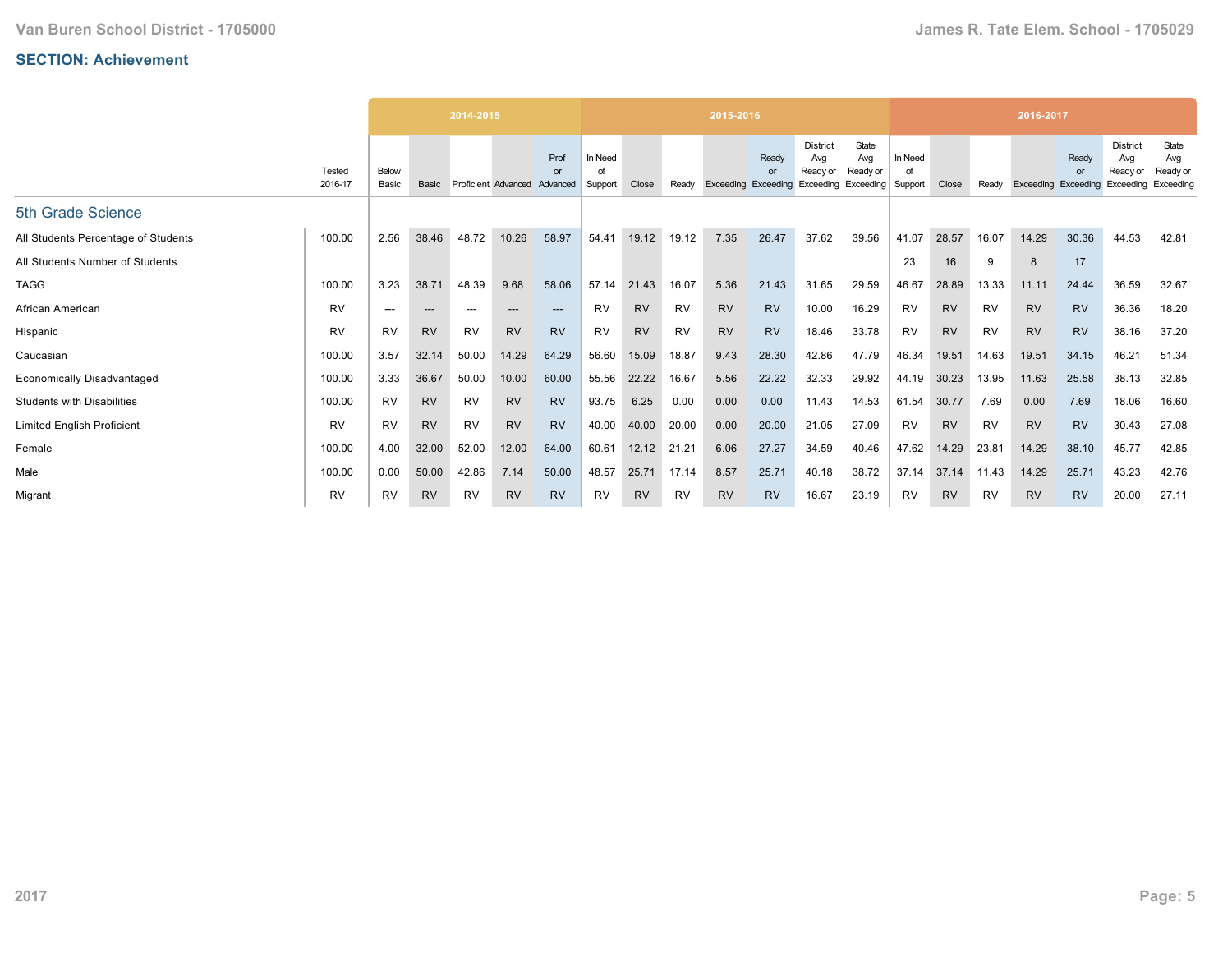## **SECTION: Achievement - Value-Added Student Academic Growth**

| <b>ELA</b><br><b>ELA</b><br><b>ELA</b><br>Weighted<br>Weighted<br>Weighted<br>Math<br>Math<br>Math<br>Value<br>School<br>Value<br>Value<br>Value<br>School<br>Value<br>Value<br>Average<br>Average<br>Average<br>$ELA +$<br>Added<br>$ELA +$<br>Added<br>ELA +<br>Added<br>Growth<br>Added<br>Growth<br>Added<br>Added<br>Math<br>Score<br>Score<br>Math<br>Score<br>Math<br>Score<br>Score<br>Score<br>Score<br>Score<br>79<br>79<br>0.0000<br>$-0.0887$<br>$-0.0280$<br>$-0.0584$<br>$-0.0670$<br>$-0.0658$<br>$-0.0664$<br>0.0000<br>0.0000<br>---<br>$---$<br>---<br>$---$<br>---<br>---<br>$--$<br>$---$<br>---<br>$---$<br>$---$<br>---<br>$---$<br>---<br>---<br>---<br>---<br>---<br>$---$<br>$---$<br>$---$<br>$---$<br>0.0000<br>0.0900<br>0.0450<br>---<br>$---$<br>---<br>$---$<br>---<br>---<br>---<br>---<br>0.0000<br>$-0.0200$<br>$-0.0100$<br>---<br>$---$<br>---<br>$---$<br>---<br>---<br>---<br>$--$<br>$-0.0200$<br>$-0.0100$<br>$-0.0150$<br>---<br>---<br>$---$<br>---<br>---<br>---<br>$--$<br>$---$<br>0.0100<br>0.0000<br>$-0.0100$<br>---<br>---<br>$--$<br>---<br>$---$<br>$---$<br>---<br>---<br>$-0.0200$<br>0.0800<br>0.0300<br>---<br>---<br>$---$<br>$--$<br>$---$<br>---<br>---<br>--- |  | 2014-2015 |  |  | 2015-2016 |  | 2016-2017 |                           |
|--------------------------------------------------------------------------------------------------------------------------------------------------------------------------------------------------------------------------------------------------------------------------------------------------------------------------------------------------------------------------------------------------------------------------------------------------------------------------------------------------------------------------------------------------------------------------------------------------------------------------------------------------------------------------------------------------------------------------------------------------------------------------------------------------------------------------------------------------------------------------------------------------------------------------------------------------------------------------------------------------------------------------------------------------------------------------------------------------------------------------------------------------------------------------------------------------------------------------|--|-----------|--|--|-----------|--|-----------|---------------------------|
|                                                                                                                                                                                                                                                                                                                                                                                                                                                                                                                                                                                                                                                                                                                                                                                                                                                                                                                                                                                                                                                                                                                                                                                                                          |  |           |  |  |           |  |           | School<br>Growth<br>Score |
| Economically Disadvantaged                                                                                                                                                                                                                                                                                                                                                                                                                                                                                                                                                                                                                                                                                                                                                                                                                                                                                                                                                                                                                                                                                                                                                                                               |  |           |  |  |           |  |           | 80                        |
|                                                                                                                                                                                                                                                                                                                                                                                                                                                                                                                                                                                                                                                                                                                                                                                                                                                                                                                                                                                                                                                                                                                                                                                                                          |  |           |  |  |           |  |           | $---$                     |
|                                                                                                                                                                                                                                                                                                                                                                                                                                                                                                                                                                                                                                                                                                                                                                                                                                                                                                                                                                                                                                                                                                                                                                                                                          |  |           |  |  |           |  |           |                           |
|                                                                                                                                                                                                                                                                                                                                                                                                                                                                                                                                                                                                                                                                                                                                                                                                                                                                                                                                                                                                                                                                                                                                                                                                                          |  |           |  |  |           |  |           | 82                        |
|                                                                                                                                                                                                                                                                                                                                                                                                                                                                                                                                                                                                                                                                                                                                                                                                                                                                                                                                                                                                                                                                                                                                                                                                                          |  |           |  |  |           |  |           | 80                        |
|                                                                                                                                                                                                                                                                                                                                                                                                                                                                                                                                                                                                                                                                                                                                                                                                                                                                                                                                                                                                                                                                                                                                                                                                                          |  |           |  |  |           |  |           | 79                        |
|                                                                                                                                                                                                                                                                                                                                                                                                                                                                                                                                                                                                                                                                                                                                                                                                                                                                                                                                                                                                                                                                                                                                                                                                                          |  |           |  |  |           |  |           | 80                        |
|                                                                                                                                                                                                                                                                                                                                                                                                                                                                                                                                                                                                                                                                                                                                                                                                                                                                                                                                                                                                                                                                                                                                                                                                                          |  |           |  |  |           |  |           | 81                        |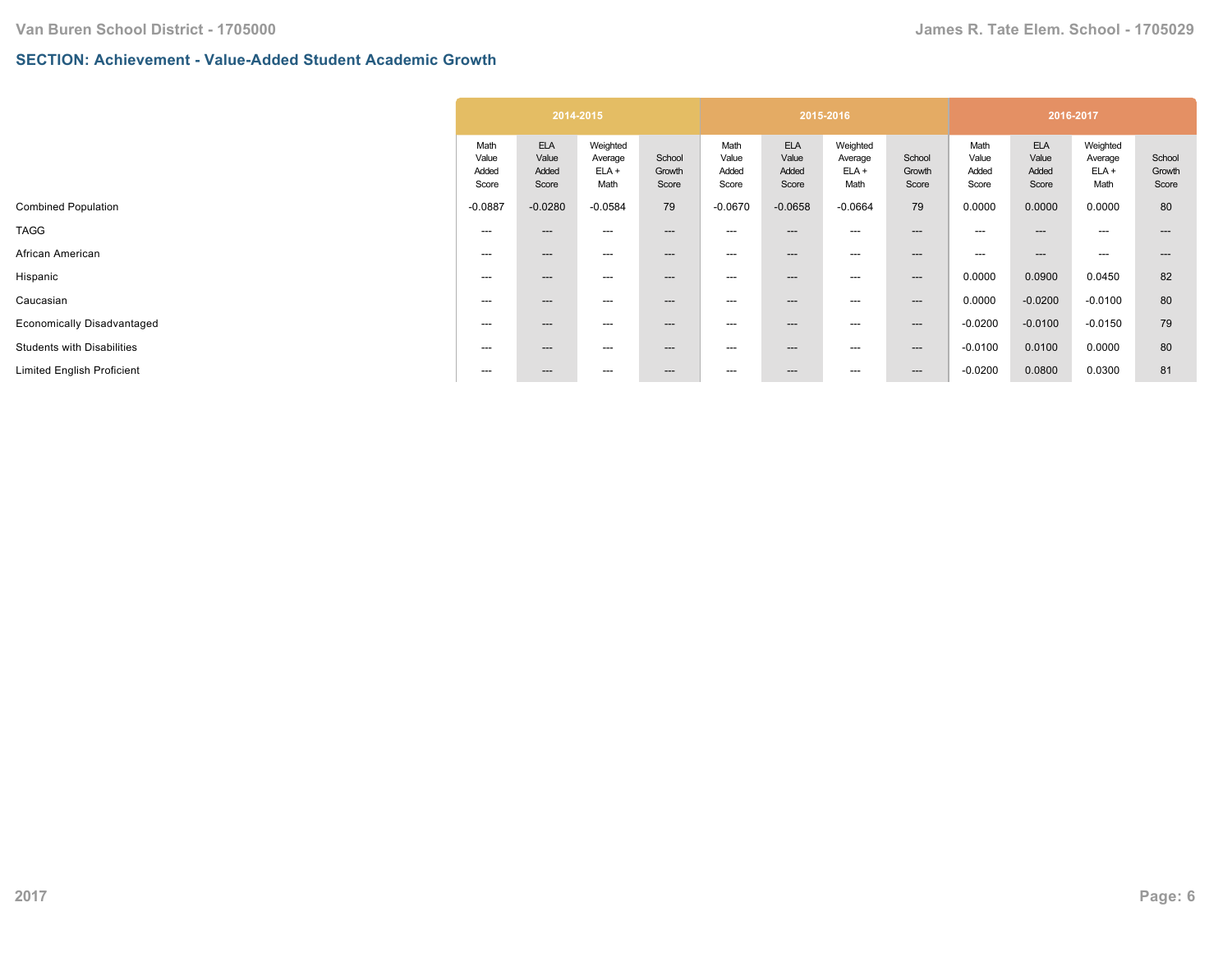|                                       |        | 2014-2015                |                                   |                          | 2015-2016                         |                                   |                                   | 2016-2017       |                                   |
|---------------------------------------|--------|--------------------------|-----------------------------------|--------------------------|-----------------------------------|-----------------------------------|-----------------------------------|-----------------|-----------------------------------|
|                                       | School | <b>District</b>          | <b>State</b>                      | School                   | <b>District</b>                   | <b>State</b>                      | School                            | <b>District</b> | <b>State</b>                      |
| Grade One Reading Comprehension       | 47     | 53                       | 52                                | 37                       | 48                                | 51                                | 37                                | 47              | 50                                |
| Grade One Math Problems               | 36     | 41                       | 50                                | 24                       | 37                                | 50                                | 29                                | 43              | 49                                |
| Grade Two Reading Comprehension       | 54     | 51                       | 56                                | 45                       | 51                                | 56                                | 40                                | 47              | 54                                |
| Grade Two Math Problems               | 61     | 48                       | 54                                | 54                       | 48                                | 54                                | 42                                | 46              | 51                                |
| <b>Grade Three Reading</b>            | ---    | $\hspace{0.05cm} \ldots$ | $\hspace{0.05cm} \dashrightarrow$ | ---                      | ---                               | $\hspace{0.05cm} \dashrightarrow$ | $\hspace{0.05cm} \dashrightarrow$ | ---             | $---$                             |
| Grade Three Math                      | ---    | $\qquad \qquad \cdots$   | $\hspace{0.05cm} \ldots$          | ---                      | $\hspace{0.05cm} \ldots$          | $\hspace{0.05cm} \ldots$          | $---$                             | ---             | $---$                             |
| <b>Grade Four Reading</b>             | ---    | $---$                    | $\hspace{0.05cm} \ldots$          | ---                      | $\qquad \qquad \cdots$            | $\hspace{0.05cm} \ldots$          | $---$                             | ---             | $\hspace{0.05cm} \ldots$          |
| Grade Four Math                       | ---    | $---$                    | $\hspace{0.05cm} \dashrightarrow$ | ---                      | $\hspace{0.05cm} \ldots$          | $\hspace{0.05cm} \cdots$          | $---$                             | ---             | $\hspace{0.05cm} \dashrightarrow$ |
| Grade Five Reading                    | ---    | ---                      | $\hspace{0.05cm} \dashrightarrow$ | ---                      | ---                               | $\hspace{0.05cm} \dashrightarrow$ | $---$                             | ---             | $---$                             |
| <b>Grade Five Math</b>                | ---    | ---                      | $\hspace{0.05cm} \dashrightarrow$ | ---                      | ---                               | $\hspace{0.05cm} \dashrightarrow$ | $\hspace{0.05cm} \dashrightarrow$ | ---             | $\hspace{0.05cm} \dashrightarrow$ |
| <b>Grade Five Science</b>             | ---    | $---$                    | $---$                             | $---$                    | ---                               | $---$                             | $---$                             | $---$           | $---$                             |
| <b>Grade Six Reading</b>              | ---    | $\hspace{0.05cm} \ldots$ | $\hspace{0.05cm} \dashrightarrow$ | ---                      | $\hspace{0.05cm} \ldots$          | $\hspace{0.05cm} \ldots$          | $\hspace{0.05cm} \ldots$          | ---             | $---$                             |
| Grade Six Math                        | ---    | ---                      | $\hspace{0.05cm} \dashrightarrow$ | ---                      | $\hspace{0.05cm} \ldots$          | $\hspace{0.05cm} \dashrightarrow$ | $\qquad \qquad \cdots$            | ---             | $\hspace{0.05cm} \dashrightarrow$ |
| <b>Grade Seven Reading</b>            | ---    | ---                      | $\hspace{0.05cm} \ldots$          | ---                      | ---                               | $\hspace{0.05cm} \ldots$          | ---                               | ---             | $---$                             |
| Grade Seven Math                      | ---    | $---$                    | $\hspace{0.05cm} \ldots$          | ---                      | $\hspace{0.05cm} \ldots$          | $\hspace{0.05cm} \ldots$          | $\qquad \qquad \cdots$            | ---             | $\hspace{0.05cm} \ldots$          |
| Grade Seven Science                   | ---    | $---$                    | $\hspace{0.05cm} \dashrightarrow$ | ---                      | $\hspace{0.05cm} \dashrightarrow$ | $\hspace{0.05cm} \ldots$          | $\qquad \qquad \cdots$            | ---             | $---$                             |
| <b>Grade Eight Reading</b>            | ---    | $\qquad \qquad \cdots$   | $\hspace{0.05cm} \ldots$          | ---                      | ---                               | $\hspace{0.05cm} \ldots$          | $---$                             | ---             | $\hspace{0.05cm} \ldots$          |
| Grade Eight Math                      | ---    | ---                      | $\hspace{0.05cm} \dashrightarrow$ | ---                      | ---                               | $\hspace{0.05cm} \dashrightarrow$ | $\hspace{0.05cm} \dashrightarrow$ | ---             | $\hspace{0.05cm} \dashrightarrow$ |
| Grade Nine Reading Comprehension      | $---$  | $---$                    | $---$                             | ---                      | $\hspace{0.05cm} \ldots$          | ---                               | $---$                             | ---             | $---$                             |
| Grade Nine Math Concepts and Problems | $---$  | ---                      | $\hspace{0.05cm} \ldots$          | $\hspace{0.05cm} \ldots$ | ---                               | $\hspace{0.05cm} \ldots$          | $---$                             | $---$           | $---$                             |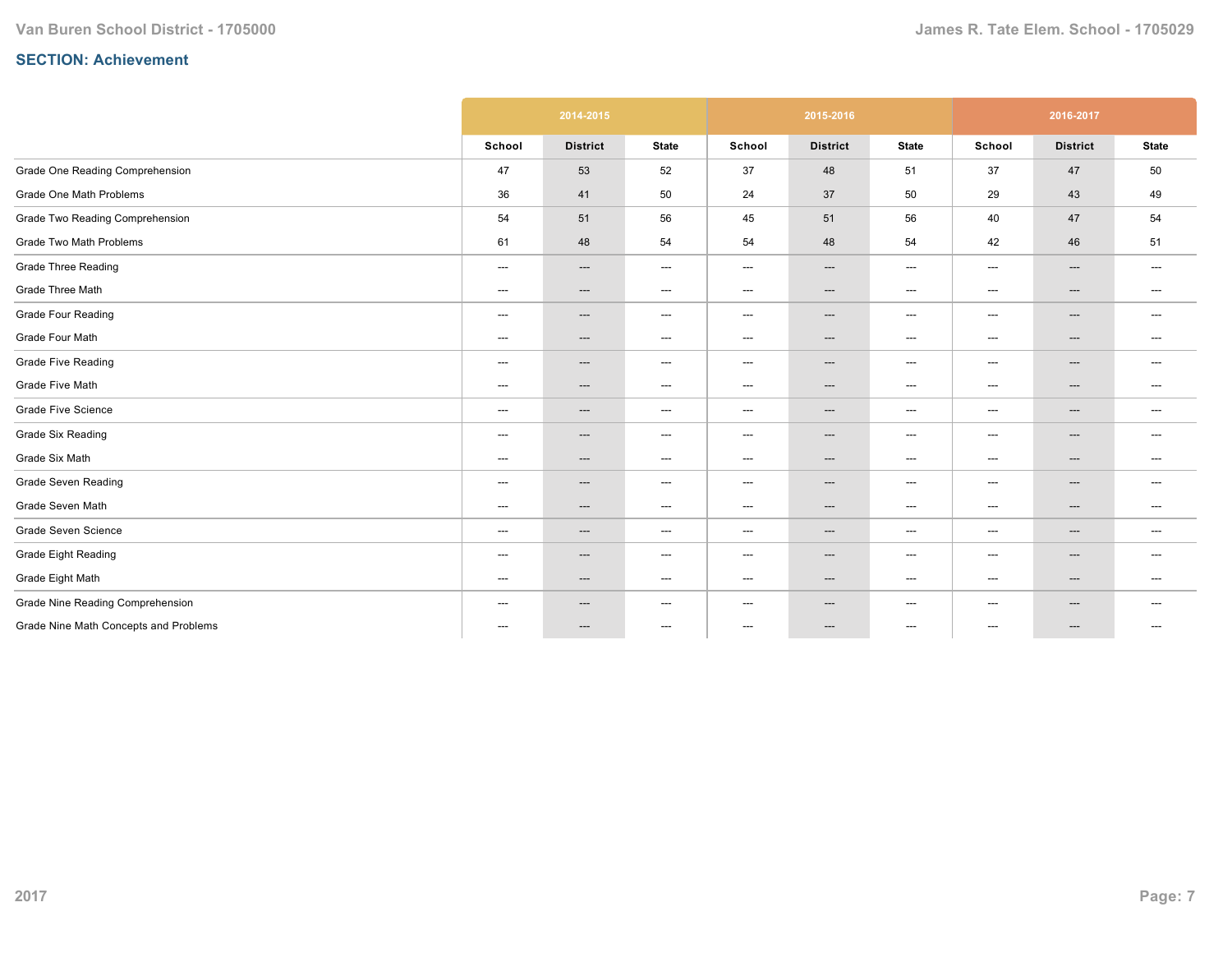|                                                                               |                          | 2014-2015       |              |                          | 2015-2016       |              |                          | 2016-2017                         |              |
|-------------------------------------------------------------------------------|--------------------------|-----------------|--------------|--------------------------|-----------------|--------------|--------------------------|-----------------------------------|--------------|
|                                                                               | School                   | <b>District</b> | <b>State</b> | School                   | <b>District</b> | <b>State</b> | School                   | <b>District</b>                   | <b>State</b> |
| <b>American College Test (ACT)</b>                                            |                          |                 |              |                          |                 |              |                          |                                   |              |
| Participation in Grade 11 Statewide ACT Administration                        | ---                      |                 |              | ---                      | 417             | 31,152       | ---                      | 431                               | 31,268       |
| Number of Students Taking Universal ACT                                       | ---                      |                 | 8,790        | ---                      |                 |              | $---$                    |                                   |              |
| District Provided Remediation for Students Taking Universal ACT               |                          | ---             | 73           |                          | $---$           | $\mathsf 0$  |                          | $---$                             | $\mathsf 0$  |
| * Number of Students in College and Career Readiness Planning Program (CCRPP) | $\hspace{0.05cm} \ldots$ | 239             | 2,014        | $\hspace{0.05cm} \cdots$ | 425             | 2,331        | ---                      | $\hspace{0.05cm} \dashrightarrow$ | ---          |
| Number of Students Taking ACT in Grades 9-11                                  | ---                      | 377             | 27,271       | ---                      | 551             | 39,564       | ---                      | 571                               | 39,627       |
| Number of Graduates that have taken ACT in High School                        | ---                      | 283             | 23,364       | ---                      | 329             | 23,966       | $---$                    | 394                               | 28,938       |
| <b>ACT Reading</b>                                                            | ---                      | 21.96           | 21.35        | ---                      | 22.03           | 21.29        | $---$                    | 20.42                             | 20.39        |
| <b>ACT English</b>                                                            | ---                      | 20.68           | 20.16        | ---                      | 20.81           | 20.06        | ---                      | 19.49                             | 19.23        |
| <b>ACT Mathematics</b>                                                        | ---                      | 20.50           | 20.14        | ---                      | 20.37           | 19.86        | ---                      | 19.40                             | 19.31        |
| <b>ACT Science</b>                                                            | $\hspace{0.05cm} \ldots$ | 21.30           | 20.85        | ---                      | 21.05           | 20.71        | $\hspace{0.05cm} \ldots$ | 19.93                             | 20.15        |
| <b>ACT Composite</b>                                                          | ---                      | 21.28           | 20.79        | ---                      | 21.23           | 20.64        | ---                      | 19.96                             | 19.93        |
| <b>SAT® by College Board</b>                                                  |                          |                 |              |                          |                 |              |                          |                                   |              |
| Number of Students Taking SAT College Admission Test                          | ---                      | $5\phantom{.0}$ | 952          | ---                      | $\overline{2}$  | 852          | $---$                    | 3                                 | 1,344        |
| SAT Critical Reading Mean                                                     | ---                      | <b>RV</b>       | 565          | ---                      | <b>RV</b>       | 569          | ---                      | <b>RV</b>                         | 593          |
| SAT Math Mean                                                                 | ---                      | <b>RV</b>       | 568          | ---                      | <b>RV</b>       | 569          | $\overline{a}$           | <b>RV</b>                         | 574          |
| <b>SAT Writing Mean</b>                                                       | $\overline{\phantom{a}}$ | <b>RV</b>       | 547          | ---                      | <b>RV</b>       | 550          | $---$                    | <b>RV</b>                         |              |
| <b>Advanced Placement Courses (AP)</b>                                        |                          |                 |              |                          |                 |              |                          |                                   |              |
| Number of Students Taking Advanced Placement (AP) Courses                     | $---$                    | 507             | 27,646       | $\overline{\phantom{a}}$ | 502             | 27,827       | $---$                    | 359                               | 29,109       |
| Number of AP Exams Taken                                                      | ---                      | 719             | 44,951       | ---                      | 684             | 46,094       | ---                      | 498                               | 46,686       |
| Number of AP Exams Scored 3, 4, or 5                                          | ---                      | 218             | 14,391       | ---                      | 221             | 15,079       | ---                      | 179                               | 15,812       |
| Number of Students Taking International Baccalaureate Courses                 | $\hspace{0.05cm} \ldots$ | $---$           | 1,328        | ---                      | $---$           | 573          | ---                      | $---$                             | 569          |
| <b>College Going Rate</b>                                                     |                          |                 |              |                          |                 |              |                          |                                   |              |
| <b>All Students</b>                                                           | ---                      | 52.4 %          | 55.3 %       | ---                      | 50.7%           | 50.5 %       | ---                      | 46.5 %                            | 48.2%        |
| African American                                                              | ---                      | 75.0%           | 54.2 %       | ---                      | 47.1 %          | 46.7%        | ---                      | 31.3%                             | 40.3%        |
| Hispanic                                                                      | ---                      | 41.8%           | 39.5 %       | ---                      | 49.4 %          | 38.9%        | $\overline{\phantom{a}}$ | 39.1 %                            | 39.5 %       |
| Caucasian                                                                     | ---                      | 54.3 %          | 58.3%        | ---                      | 50.2%           | 53.7 %       | $---$                    | 47.7 %                            | 52.3 %       |
| <b>Economically Disadvantaged</b>                                             | ---                      | 38.3 %          | 46.9%        | ---                      | 42.2 %          | 42.3 %       | ---                      | 34.1 %                            | 39.3 %       |
| <b>Students with Disabilities</b>                                             | ---                      | 19.2 %          | 22.4 %       | ---                      | 23.3 %          | 20.1%        | ---                      | 4.4 %                             | 19.4 %       |
| <b>Limited English Proficient</b>                                             | ---                      | 63.2%           | 30.2%        | $\overline{\phantom{a}}$ | 58.3 %          | 31.4 %       | $---$                    | 41.2%                             | 23.4 %       |

\* College and Career Readiness Planning Program (CCRPP Arkansas Code Annotated § 615441) was repealed by the 91st General Assembly in 2017.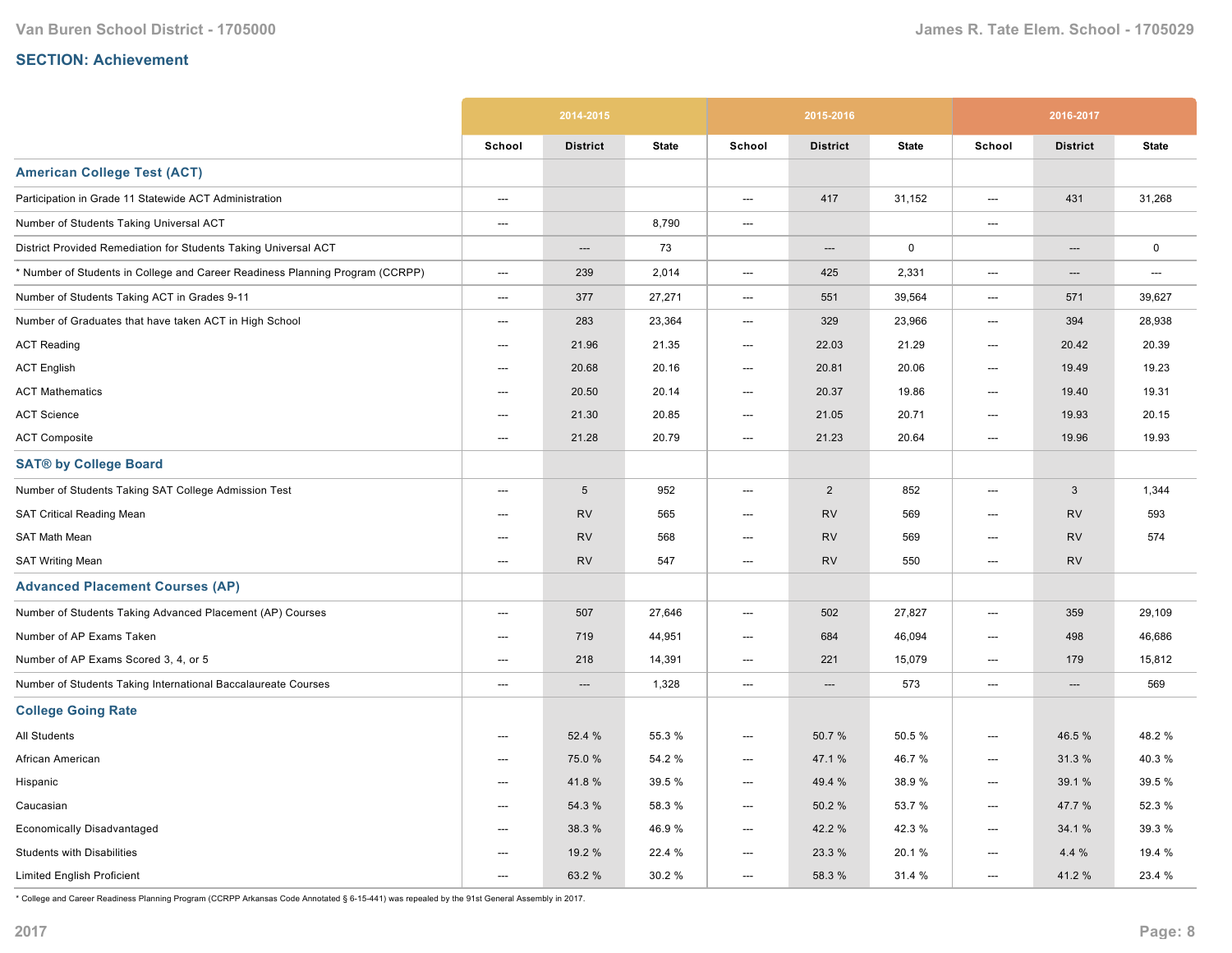|                                         |        | 2014-2015       |              |        | 2015-2016       |              |        | 2016-2017       |              |
|-----------------------------------------|--------|-----------------|--------------|--------|-----------------|--------------|--------|-----------------|--------------|
|                                         | School | <b>District</b> | <b>State</b> | School | <b>District</b> | <b>State</b> | School | <b>District</b> | <b>State</b> |
| <b>College Credit Accumulation Rate</b> |        |                 |              |        |                 |              |        |                 |              |
| All Students                            | $--$   | 43.6 %          | 35.1 %       | ---    | 1.4%            | 1.2%         | ---    | 61.0%           | 54.1 %       |
| African American                        | $---$  | 0.0%            | 19.8 %       | ---    | $0.0 \%$        | 0.3%         | ---    | 37.5 %          | 37.9%        |
| Hispanic                                | ---    | 46.4 %          | 29.5 %       | ---    | 0.0%            | 1.0%         | ---    | 55.8 %          | 48.4 %       |
| Caucasian                               | ---    | 45.3%           | 39.8%        | ---    | 2.0 %           | 1.4%         | ---    | 59.8 %          | 59.3 %       |
| <b>Economically Disadvantaged</b>       | ---    | 37.5 %          | 24.9%        | ---    | 2.1%            | 1.0%         | ---    | 56.7 %          | 42.4 %       |
| <b>Students with Disabilities</b>       | ---    | $0.0 \%$        | 11.7 %       | ---    | $0.0 \%$        | $0.0 \%$     | $---$  | 50.0 %          | 24.8%        |
| <b>Limited English Proficient</b>       | $---$  | $0.0 \%$        | 21.1 %       | ---    | $0.0 \%$        | 0.4%         | $---$  | 50.0%           | 39.4 %       |

\* The College Credit Accumulation Rate definition from the U.S. Department of Education gives high school graduates two years at an institution of higher education to complete at least one year's worth of college credit th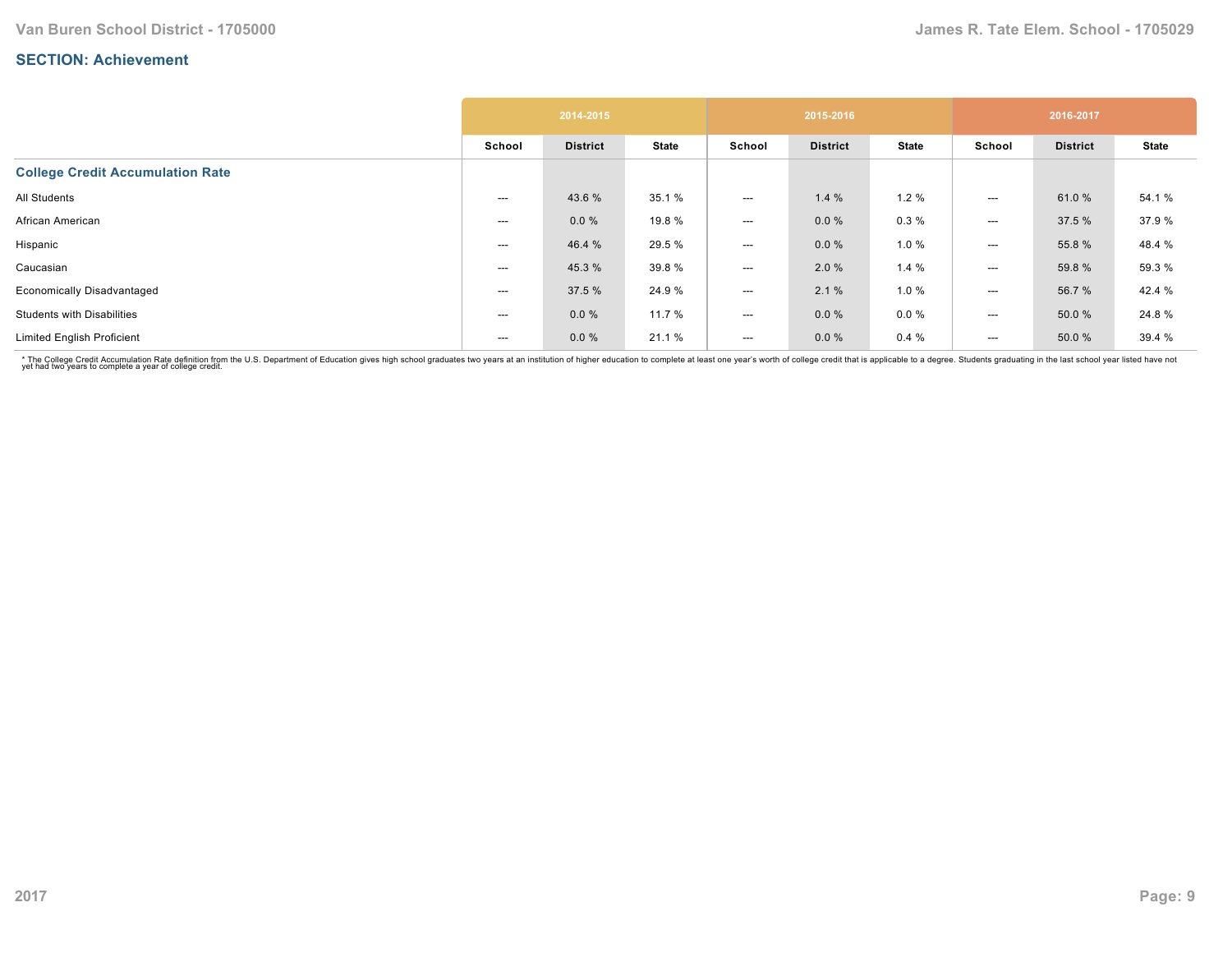# **SECTION: School Performance**

|                                                                                                                   |        | 2014-2015           |              |              | 2015-2016           |              |        | 2016-2017       |              |
|-------------------------------------------------------------------------------------------------------------------|--------|---------------------|--------------|--------------|---------------------|--------------|--------|-----------------|--------------|
|                                                                                                                   | School | <b>District</b>     | <b>State</b> | School       | <b>District</b>     | <b>State</b> | School | <b>District</b> | <b>State</b> |
| <b>Arkansas ESEA Accountability</b>                                                                               |        |                     |              |              |                     |              |        |                 |              |
| Needs Improvement                                                                                                 | Y      | 9                   | 834          | Y            | 9                   | 827          | ---    | $\mathbf 0$     | 0            |
| <b>Needs Improvement Priority</b>                                                                                 | N      | $\mathbf{0}$        | 46           | N            | $\mathbf 0$         | 42           | ---    | $\mathbf{0}$    |              |
| Needs Improvement Priority Met Year 1 Exit Criteria                                                               | N      | $\mathbf{0}$        | 3            | N            | $\mathbf{0}$        | 2            | ---    | $\mathbf 0$     | <sup>0</sup> |
| Needs Improvement Focus                                                                                           | N      | $\mathbf{0}$        | 103          | N            | $\mathbf{0}$        | 87           | ---    | $\mathbf 0$     | <sup>0</sup> |
| Needs Improvement Focus Met Year 1 Exit Criteria                                                                  | N      | $\mathbf 0$         | 31           | N            | $\mathbf 0$         | 11           | ---    | $\mathbf{0}$    |              |
| Achieving                                                                                                         | N      | $\mathbf 0$         | 73           | N            | $\mathbf 0$         | 91           | $---$  | $\mathbf{0}$    | 0            |
| Exemplary                                                                                                         | N      | $\mathsf{O}\xspace$ | $\mathbf 0$  | $\mathsf{N}$ | $\mathsf{O}\xspace$ | 0            | $---$  | $\mathbf 0$     | 0            |
| Since the Arkansas ESSA Plan was approved, school Improvement labels established under NCLB have been<br>removed. |        |                     |              |              |                     |              |        |                 |              |
| <b>School Rating</b>                                                                                              |        |                     |              |              |                     |              |        |                 |              |
| 2015 School Performance Rating                                                                                    | D      |                     |              | N/A          |                     |              | N/A    |                 |              |
| Overall Points for School Rating                                                                                  | 192    |                     |              | N/A          |                     |              | N/A    |                 |              |
| Count of Schools with Rating = A (270 - 300 Points)                                                               |        | $\mathbf 0$         | 10           |              |                     |              |        |                 |              |
| Count of Schools with Rating = B (240 - 269 Points)                                                               |        | $\mathbf{0}$        | 224          |              |                     |              |        |                 |              |
| Count of Schools with Rating = C (210 - 239 Points)                                                               |        | 6                   | 564          |              |                     |              |        |                 |              |
| Count of Schools with Rating = D (180 - 209 Points)                                                               |        | 3                   | 228          |              |                     |              |        |                 |              |
| Count of Schools with Rating = F (Less than 180 Points)                                                           |        | $\mathbf{0}$        | 19           |              |                     |              |        |                 |              |
| Act 20 of 2016 paused the school ratings under 6-15-2105                                                          |        |                     |              |              |                     |              |        |                 |              |
| 2017 School Performance Rating                                                                                    | N/A    |                     |              | N/A          |                     |              | C      |                 |              |
| Overall Points for School Rating                                                                                  | N/A    |                     |              | N/A          |                     |              | 66.39  |                 |              |
| Count of Schools with Rating = A                                                                                  |        |                     |              |              |                     |              |        | $\overline{2}$  | 163          |
| Count of Schools with Rating = B                                                                                  |        |                     |              |              |                     |              |        | $\overline{2}$  | 290          |
| Count of Schools with Rating = C                                                                                  |        |                     |              |              |                     |              |        | 5               | 384          |
| Count of Schools with Rating = D                                                                                  |        |                     |              |              |                     |              |        | -1              | 170          |
| Count of Schools with Rating = F                                                                                  |        |                     |              |              |                     |              |        | $\mathbf{0}$    | 33           |

The School Performance website at the following link has more information on the school rating: http://www.arkansased.gov/divisions/public-school-accountability/school-performance/report-card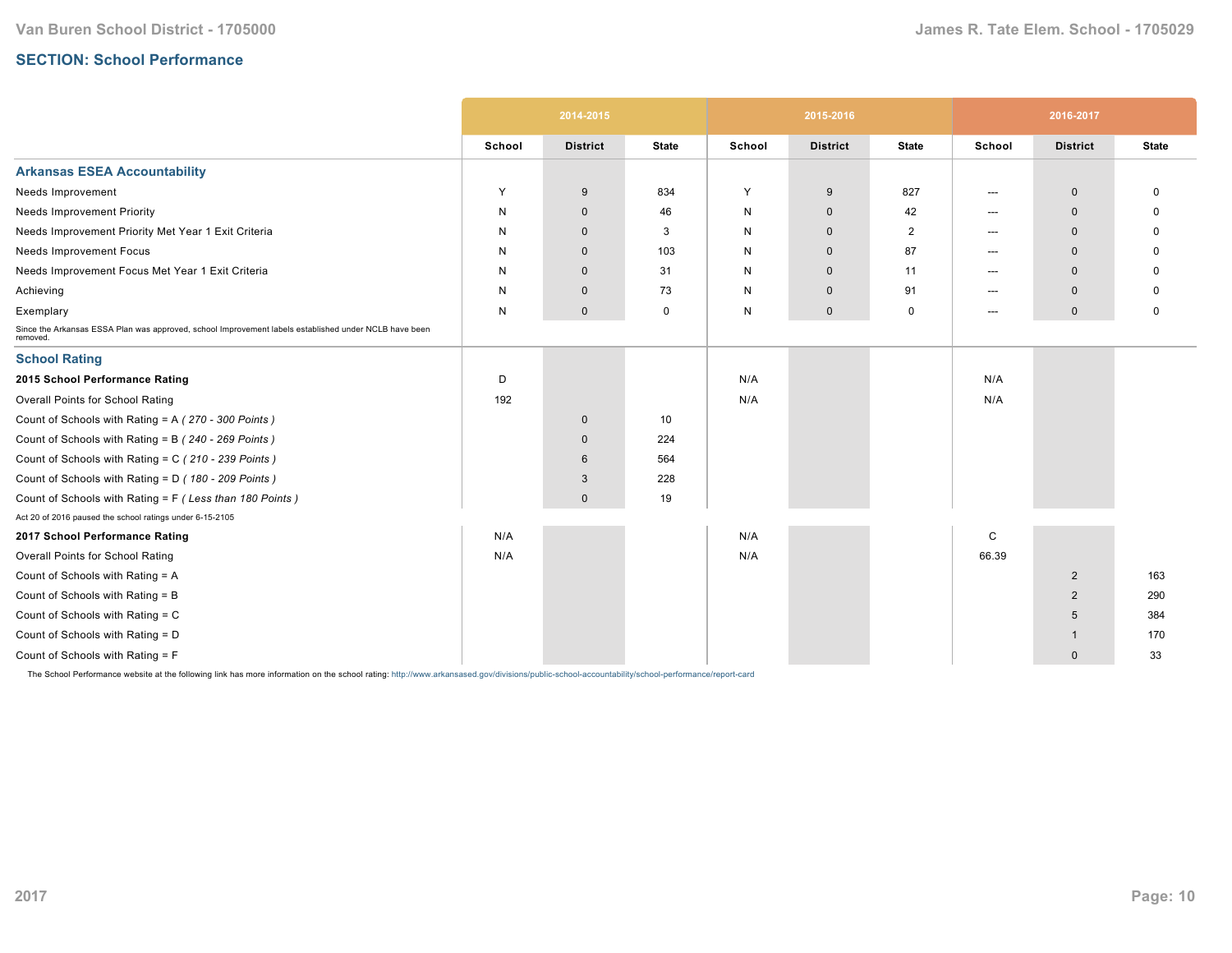# **SECTION: School Performance**

|                                                                        |                          | 2014-2015       |              |        | 2015-2016       |              |                        | 2016-2017       |              |
|------------------------------------------------------------------------|--------------------------|-----------------|--------------|--------|-----------------|--------------|------------------------|-----------------|--------------|
|                                                                        | School                   | <b>District</b> | <b>State</b> | School | <b>District</b> | <b>State</b> | School                 | <b>District</b> | <b>State</b> |
| <b>District Provides Textbooks or Digital Resources for all Pupils</b> |                          |                 |              |        |                 |              |                        |                 |              |
| District Provides Textbooks or Digital Resources for all Pupils        |                          | Y               | 100 %        |        | Y               | 100 %        |                        | Y               | 100 %        |
| <b>Annual Accreditation Status</b>                                     |                          |                 |              |        |                 |              |                        |                 |              |
| <b>Annual Accreditation Status Accredited</b>                          | Y                        | $\overline{7}$  | 784          | N      | $\overline{4}$  | 800          | Y                      | 8               | 796          |
| Accredited-Cited                                                       | N                        | $\mathbf{1}$    | 261          | Y      | 5               | 245          | N                      | 2               | 253          |
| Accredited-Probationary                                                | N                        | $\mathbf{1}$    | 21           | N      | $\mathbf 0$     | 10           | N                      | 0               | 11           |
| Attendance Rate (*State Goal 91.13%)                                   |                          |                 |              |        |                 |              |                        |                 |              |
| Attendance Rate Combined                                               | 94.1%                    | 94.2 %          | 94.4 %       | 95.5%  | 95.2 %          | 94.5 %       | 94.5%                  | 94.5 %          | 94.4 %       |
| Attendance Rate for Targeted Acheivement Gap Group                     | 94.3%                    | 94.4 %          | 94.6%        | 95.7 % | 95.4 %          | 94.7%        | 95.1%                  | 95.1%           | 94.7%        |
| Attendance Rate African American                                       | 94.5 %                   | 95.0%           | 94.5%        | 95.9%  | 95.4 %          | 94.3%        | 95.0%                  | 93.9%           | 94.4 %       |
| Attendance Rate Hispanic                                               | 95.0%                    | 94.7 %          | 95.0%        | 96.7%  | 95.9 %          | 95.0%        | 95.5%                  | 95.2 %          | 94.8%        |
| Attendance Rate Caucasian                                              | 93.9%                    | 93.9 %          | 94.2%        | 94.9%  | 94.5 %          | 94.3%        | 94.0%                  | 94.1 %          | 94.4 %       |
| Attendance Rate Economically Disadvantaged                             | 94.8%                    | 94.6%           | 94.8%        | 96.0%  | 95.8%           | 94.9%        | 95.6%                  | 95.4 %          | 95.0%        |
| Attendance Rate Students with Disabilities                             | 93.3%                    | 93.7 %          | 94.1%        | 94.9%  | 94.6 %          | 94.3%        | 94.2%                  | 94.4 %          | 94.2%        |
| Attendance Rate Limited English Proficient                             | 95.9%                    | 95.5 %          | 95.4 %       | 96.6%  | 96.7 %          | 95.3%        | 96.5 %                 | 95.8%           | 94.9%        |
| <b>Dropout Rate</b>                                                    |                          |                 |              |        |                 |              |                        |                 |              |
| <b>Dropout Rate</b>                                                    | $\hspace{0.05cm} \ldots$ | 2.05 %          | 2.25 %       | ---    | 2.19 %          | 2.32 %       | $\qquad \qquad \cdots$ | 1.99 %          | 2.32 %       |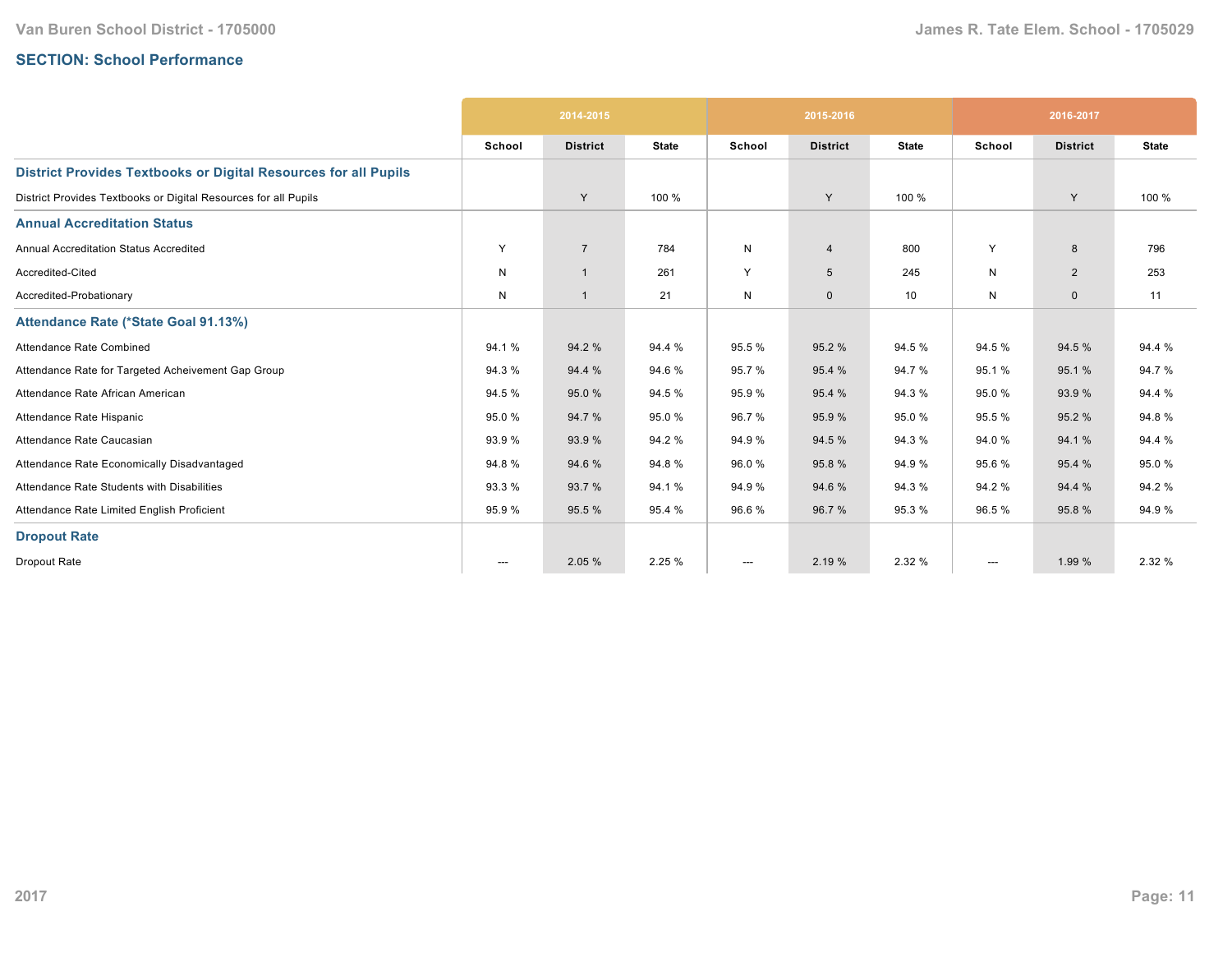# **SECTION: School Performance**

|                                                              |        | 2014-2015       |                                   |                        | 2015-2016                |                                   | 2016-2017 |                        |              |
|--------------------------------------------------------------|--------|-----------------|-----------------------------------|------------------------|--------------------------|-----------------------------------|-----------|------------------------|--------------|
|                                                              | School | <b>District</b> | <b>State</b>                      | School                 | <b>District</b>          | <b>State</b>                      | School    | <b>District</b>        | <b>State</b> |
| <b>Four-Year Graduation Rate</b>                             |        |                 |                                   |                        |                          |                                   |           |                        |              |
| Four-Year Graduation Rate Combined                           | ---    | 84.2 %          | 84.9%                             | $\qquad \qquad \cdots$ | 87.6%                    | 87.0%                             | ---       | 89.8%                  | 88.0%        |
| Four-Year Graduation Rate for Targeted Acheivement Gap Group | ---    | 81.4 %          | 81.9%                             | ---                    | 84.9%                    | 83.8%                             | ---       | 87.5 %                 | 84.8%        |
| Four-Year Graduation Rate African American                   | ---    | <b>RV</b>       | 77.5 %                            | ---                    | 77.3 %                   | 81.5%                             | ---       | 94.1%                  | 83.4 %       |
| Four-Year Graduation Rate Hispanic                           | ---    | 89.3 %          | 84.5%                             | ---                    | 93.3 %                   | 85.7%                             | ---       | 88.6%                  | 85.7%        |
| Four-Year Graduation Rate Caucasian                          | ---    | 81.3%           | 87.4 %                            | ---                    | 86.7%                    | 89.2%                             | ---       | 89.5 %                 | 90.0%        |
| Four-Year Graduation Rate Economically Disadvantaged         | $---$  | 81.0%           | 81.7%                             | ---                    | 84.3%                    | 83.8%                             | ---       | 87.2 %                 | 84.9%        |
| Four-Year Graduation Rate Students with Disabilities         | ---    | 89.7 %          | 81.9%                             | ---                    | 85.7%                    | 84.3%                             | ---       | 89.6%                  | 83.8%        |
| Four-Year Graduation Rate Limited English Proficient         | $---$  | 95.0%           | 85.9%                             | $---$                  | 92.3 %                   | 85.7%                             | $---$     | 90.9%                  | 82.1%        |
| <b>Five-Year Graduation Rate</b>                             |        |                 |                                   |                        |                          |                                   |           |                        |              |
| Five-Year Graduation Rate Combined                           | ---    | ---             | $\hspace{0.05cm} \ldots$          | ---                    | ---                      | $\overline{\phantom{a}}$          | ---       | 88.6%                  | 87.4 %       |
| Five-Year Graduation Rate for Targeted Acheivement Gap Group | ---    | ---             | $\hspace{0.05cm} \ldots$          | ---                    | $\hspace{0.05cm} \cdots$ | $\overline{\phantom{a}}$          | ---       | 85.4 %                 | 84.4 %       |
| Five-Year Graduation Rate African American                   | $---$  | ---             | $\hspace{0.05cm} \cdots$          | ---                    | ---                      | ---                               | ---       | 81.8%                  | 82.1%        |
| Five-Year Graduation Rate Hispanic                           | $---$  | ---             | $\hspace{0.05cm} \dashrightarrow$ | ---                    | ---                      | $---$                             | ---       | 92.6%                  | 86.4 %       |
| Five-Year Graduation Rate Caucasian                          | $---$  | ---             | $\hspace{0.05cm} \ldots$          | ---                    | $---$                    | $---$                             | ---       | 88.3%                  | 89.4%        |
| Five-Year Graduation Rate Economically Disadvantaged         | $---$  | ---             | $---$                             | $---$                  | $---$                    | $---$                             | ---       | 85.0%                  | 84.3%        |
| Five-Year Graduation Rate Students with Disabilities         | ---    | ---             | $\hspace{0.05cm} \dashrightarrow$ | ---                    | ---                      | $\hspace{0.05cm} \dashrightarrow$ | ---       | 83.7%                  | 84.8%        |
| Five-Year Graduation Rate Limited English Proficient         | $---$  | ---             | $---$                             | $---$                  | $\overline{\phantom{a}}$ | $---$                             | ---       | 90.3%                  | 83.9%        |
| * Grade Inflation Rate (ACT)                                 | ---    | 27.30 %         | 32.80 %                           | $\qquad \qquad \cdots$ | 33.50 %                  | 36.40 %                           | ---       | $\qquad \qquad \cdots$ | ---          |
| <b>College Remediation Rate</b>                              | ---    | 51.4 %          | 54.2 %                            | ---                    | 53.8%                    | 56.9%                             | ---       | 60.7%                  | 61.8%        |
| <b>Enrollment</b>                                            |        |                 |                                   |                        |                          |                                   |           |                        |              |
| October 1 Enrollment                                         | 380    | 5,828           | 476,083                           | 411                    | 5,818                    | 476,049                           | 396       | 5,817                  | 477,268      |

 $*$  Grade Inflation (Arkansas Code Annotated § 6-15-421) was repealed by the 91st General Assembly in 2017.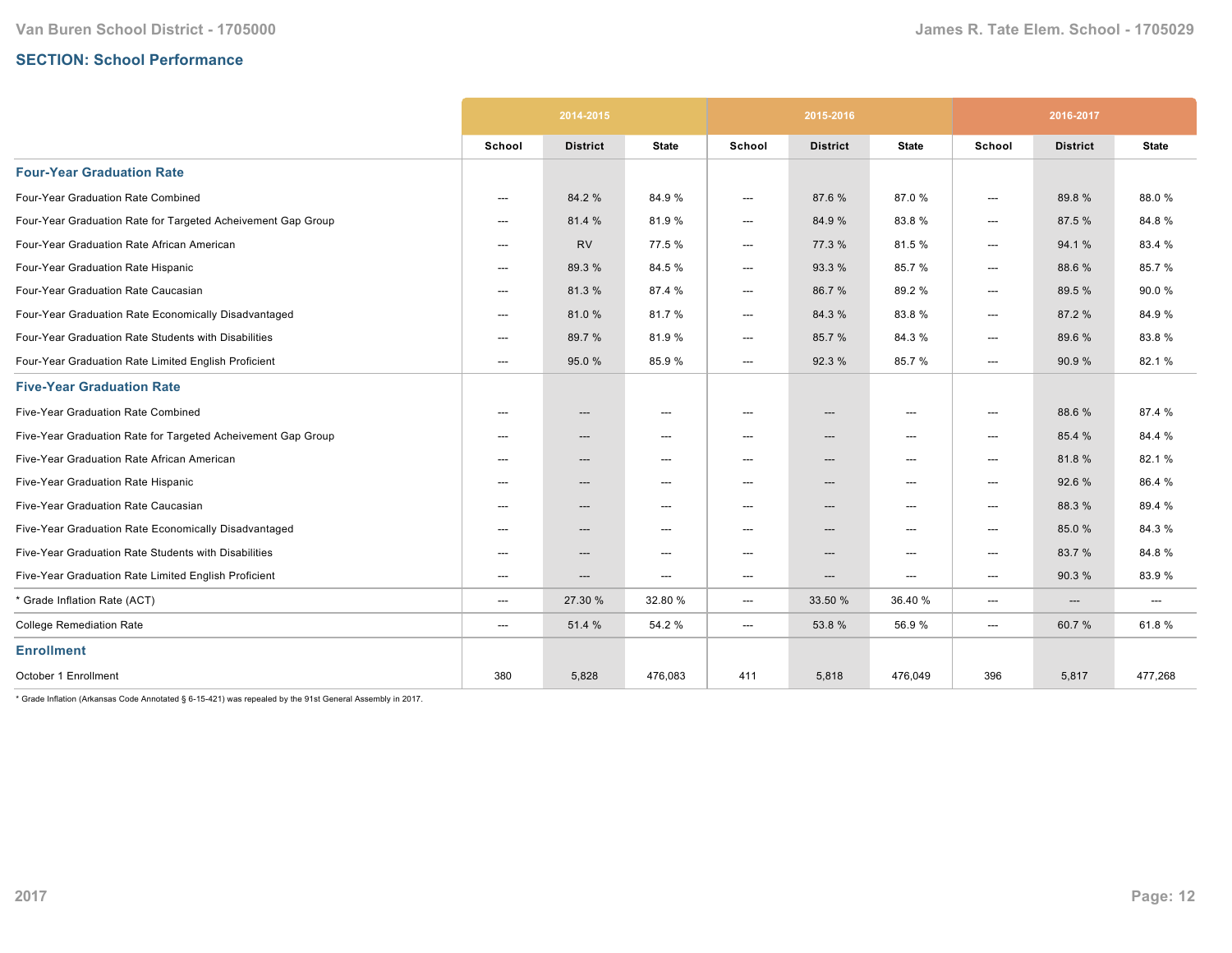# **SECTION: School Environment**

|                                                      | 2014-2015      |                 |              | 2015-2016 |                 |              | 2016-2017 |                 |              |
|------------------------------------------------------|----------------|-----------------|--------------|-----------|-----------------|--------------|-----------|-----------------|--------------|
|                                                      | School         | <b>District</b> | <b>State</b> | School    | <b>District</b> | <b>State</b> | School    | <b>District</b> | <b>State</b> |
| Discipline Policies Distributed to Parents           | $\checkmark$   | 100 %           | 100 %        | Y         | 100 %           | 100 %        | Y         | 100 %           | 100 %        |
| Discipline Training Provided to Staff                | $\checkmark$   | 100 %           | 100 %        | Y         | 100 %           | 100 %        | Υ         | 100 %           | 100 %        |
| Parental Involvement Plan Adopted                    | $\checkmark$   | 100 %           | 100 %        | Y         | 100 %           | 100 %        | Y         | 100 %           | 100 %        |
| District Alternative Learning Environment Compliance |                | v               | 93.31 %      |           | Y               | 99.61 %      |           | $\vee$          | 100.00 %     |
| Expulsions                                           | $---$          | ---             | 480          | ---       | $---$           | 454          | ---       |                 | 570          |
| Weapons Incidents                                    | $---$          | 4               | 799          | ---       | 9               | 823          | ---       | 13              | 878          |
| <b>Staff Assaults</b>                                | $--$           | 3               | 664          | ---       | 3               | 657          | ---       | 3               | 690          |
| <b>Student Assaults</b>                              | $\overline{2}$ | 12              | 2,562        | $---$     | 10              | 2,511        | ---       | 5               | 2,700        |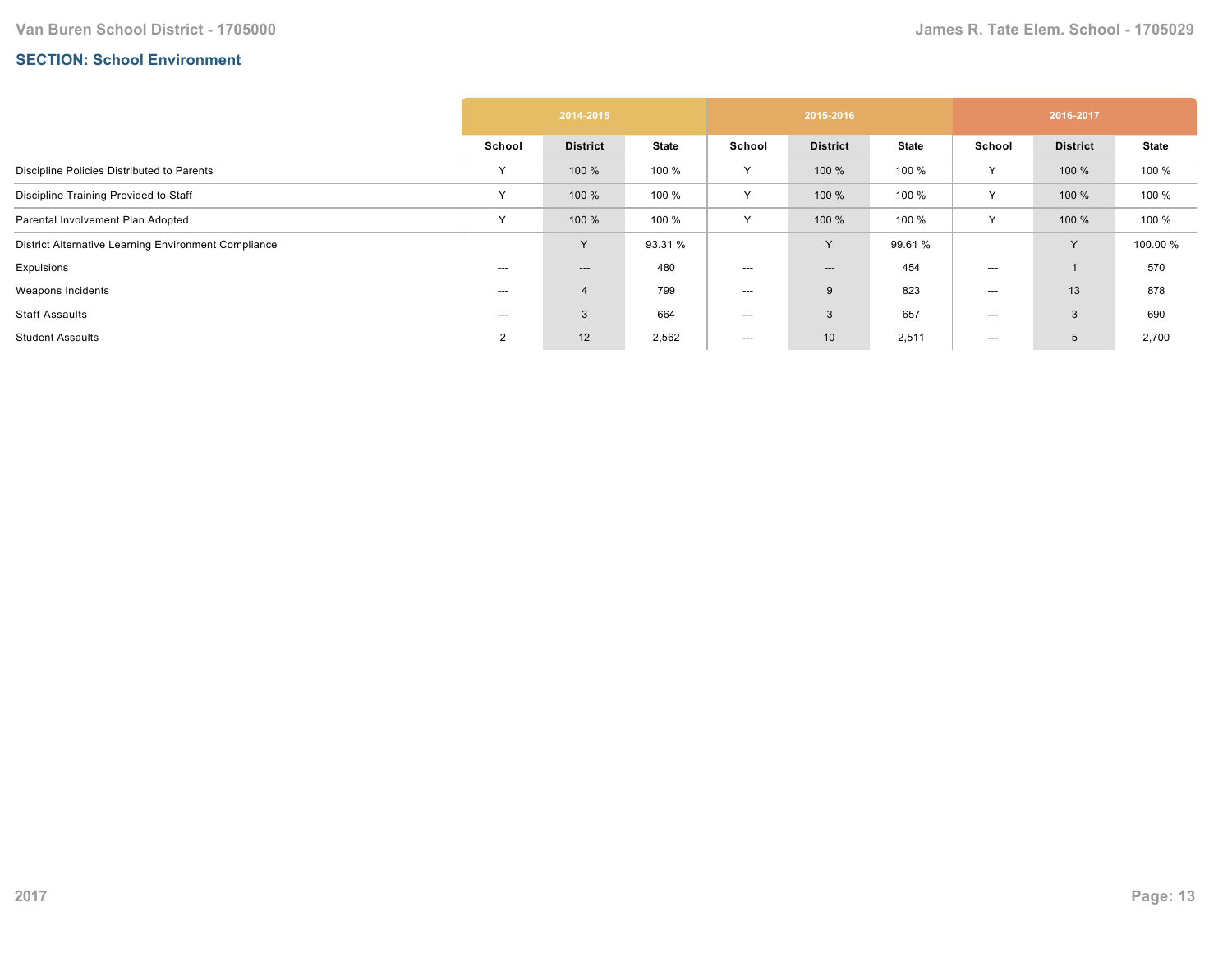# **SECTION: Retention**

|                                         |             | 2014-2015       |              | 2015-2016      |                 |              | 2016-2017   |                 |              |
|-----------------------------------------|-------------|-----------------|--------------|----------------|-----------------|--------------|-------------|-----------------|--------------|
|                                         | School      | <b>District</b> | <b>State</b> | School         | <b>District</b> | <b>State</b> | School      | <b>District</b> | <b>State</b> |
| Number of Students Retained at Grade 1  | 0           | 5               | 1,313        | $\overline{1}$ | 9               | 1,130        |             | 5               | 1,106        |
| Percent of Students Retained at Grade 1 | 0.00%       | 1.00 %          | 3.00 %       | 1.00 %         | 2.00 %          | 3.00 %       | 1.00 %      | 1.00 %          | 3.00 %       |
| Number of Students Retained at Grade 2  | -1          | 4               | 511          | $\mathbf 0$    | 6               | 486          | 2           | $\overline{2}$  | 398          |
| Percent of Students Retained at Grade 2 | 2.00 %      | 1.00 %          | 1.00 %       | 0.00%          | 1.00 %          | 1.00 %       | 3.00 %      | 0.00%           | 1.00 %       |
| Number of Students Retained at Grade 3  |             | 4               | 207          | 0              | 8               | 196          | 0           | $\mathbf{1}$    | 169          |
| Percent of Students Retained at Grade 3 | 2.00 %      | 1.00 %          | 1.00 %       | 0.00%          | 2.00 %          | 1.00 %       | 0.00%       | 0.00%           | 0.00%        |
| Number of Students Retained at Grade 4  | 0           | $\overline{2}$  | 131          | $\mathbf 0$    | $\overline{7}$  | 114          | $\mathbf 0$ | $\mathbf{0}$    | 77           |
| Percent of Students Retained at Grade 4 | 0.00%       | 0.00%           | 0.00%        | 0.00%          | 2.00 %          | 0.00%        | 0.00%       | 0.00%           | 0.00%        |
| Number of Students Retained at Grade 5  | $\mathbf 0$ | 1               | 108          | 0              | $\mathbf 0$     | 112          | 0           | $\Omega$        | 62           |
| Percent of Students Retained at Grade 5 | 0.00%       | 0.00%           | 0.00%        | 0.00%          | 0.00%           | 0.00%        | 0.00%       | 0.00%           | 0.00%        |
| Number of Students Retained at Grade 6  | $\Omega$    | $\mathbf{0}$    | 142          | 0              | $\mathbf 0$     | 113          | $\mathbf 0$ | $\mathbf{0}$    | 116          |
| Percent of Students Retained at Grade 6 | 0.00%       | 0.00%           | 0.00%        | 0.00%          | 0.00%           | 0.00%        | 0.00%       | 0.00%           | 0.00%        |
| Number of Students Retained at Grade 7  | $\mathbf 0$ | 1               | 316          | 0              | $\overline{2}$  | 255          | $\mathbf 0$ | $\mathbf{0}$    | 253          |
| Percent of Students Retained at Grade 7 | 0.00%       | 0.00%           | 1.00 %       | 0.00%          | 0.00%           | 1.00 %       | 0.00%       | 0.00%           | 1.00 %       |
| Number of Students Retained at Grade 8  | $\Omega$    | $\mathbf{0}$    | 395          | $\mathbf 0$    | $\mathbf 0$     | 242          | $\mathbf 0$ | $\Omega$        | 230          |
| Percent of Students Retained at Grade 8 | 0.00%       | 0.00%           | 1.00 %       | 0.00%          | 0.00%           | 1.00 %       | 0.00%       | 0.00%           | 1.00 %       |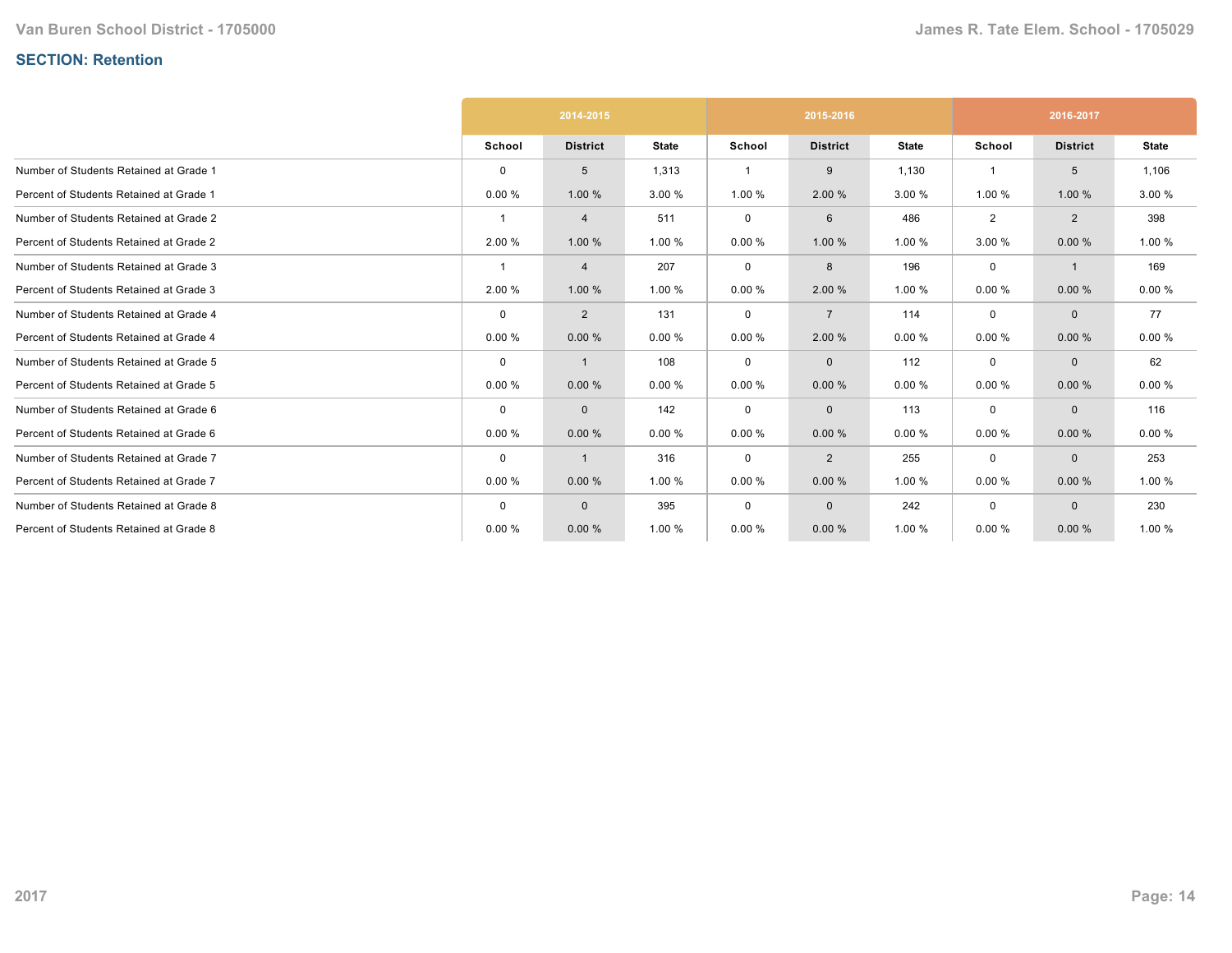# **SECTION: Teacher Quality**

|                                                     | 2014-2015 |                 | 2015-2016    |          |                 | 2016-2017    |                                   |                          |                                   |
|-----------------------------------------------------|-----------|-----------------|--------------|----------|-----------------|--------------|-----------------------------------|--------------------------|-----------------------------------|
|                                                     | School    | <b>District</b> | <b>State</b> | School   | <b>District</b> | <b>State</b> | School                            | <b>District</b>          | <b>State</b>                      |
| % Teachers Completely Certified (Licensed)          | 100.0%    | 99.2 %          | 98.8%        | 100.0%   | 100.0%          | 99.5 %       | 100.0%                            | 100.0%                   | 99.7%                             |
| % Teachers with Emergency / Provisional Credentials | $0.0 \%$  | $0.0 \%$        | 0.4%         | $0.0 \%$ | $0.0 \%$        | 0.2%         | $0.0 \%$                          | $0.0 \%$                 | 0.1%                              |
| % Teachers with Bachelor's Degree                   | 83.0%     | 78.0%           | 56.0%        | 87.0%    | 80.0%           | 55.0 %       | 83.0%                             | 77.0 %                   | 54.0 %                            |
| % Teachers with Master's Degree                     | 17.0 %    | 22.0 %          | 41.0%        | 13.0 %   | 19.0 %          | 41.0%        | 17.0 %                            | 22.0 %                   | 42.0%                             |
| % Teachers with Advanced Degree                     | $0.0 \%$  | $0.0 \%$        | 1.0%         | $0.0 \%$ | 1.0%            | 1.0%         | $0.0 \%$                          | 1.0%                     | 1.0%                              |
| <b>HQ Teachers in High Poverty Schools</b>          |           |                 |              |          |                 |              |                                   |                          |                                   |
| % Core Academic Classes not Taught by HQ Teachers   | $0.0 \%$  | $0.0 \%$        | 1.4%         | $0.0 \%$ | $0.0 \%$        | 2.0%         | $\hspace{0.05cm} \dashrightarrow$ | $\hspace{0.05cm} \ldots$ | ---                               |
| <b>HQ Teachers in Low Poverty Schools</b>           |           |                 |              |          |                 |              |                                   |                          |                                   |
| % Core Academic Classes not Taught by HQ Teachers   | $0.0 \%$  | $0.0 \%$        | 0.7%         | $0.0 \%$ | $0.0 \%$        | 0.7%         | $\hspace{0.05cm} \ldots$          | ---                      | ---                               |
| <b>HQ Teachers Aggregate of All Economic Levels</b> |           |                 |              |          |                 |              |                                   |                          |                                   |
| % Core Academic Classes not Taught by HQ Teachers   | $0.0 \%$  | $0.0 \%$        | 0.9%         | $0.0 \%$ | $0.0 \%$        | 1.2%         | $\hspace{0.05cm} \dashrightarrow$ | $\hspace{0.05cm} \ldots$ | $\hspace{0.05cm} \dashrightarrow$ |
| <b>School Board Members</b>                         |           |                 |              |          |                 |              |                                   | <b>Hours of Training</b> |                                   |
| Kevin Bell                                          |           |                 |              |          |                 |              |                                   | 14.00                    |                                   |
| Christy Mayo                                        |           |                 |              |          |                 |              |                                   | 17.00                    |                                   |
| <b>Candice Settle-Beshears</b>                      |           |                 |              |          |                 |              |                                   | 6.00                     |                                   |
| Carman Young                                        |           |                 |              |          |                 |              |                                   | 16.00                    |                                   |
| Theresa Bell                                        |           |                 |              |          |                 |              |                                   | 3.00                     |                                   |
| J.R. Mcphate                                        |           |                 |              |          |                 |              |                                   | 3.00                     |                                   |
| Lance Lanier                                        |           |                 |              |          |                 |              |                                   | 17.00                    |                                   |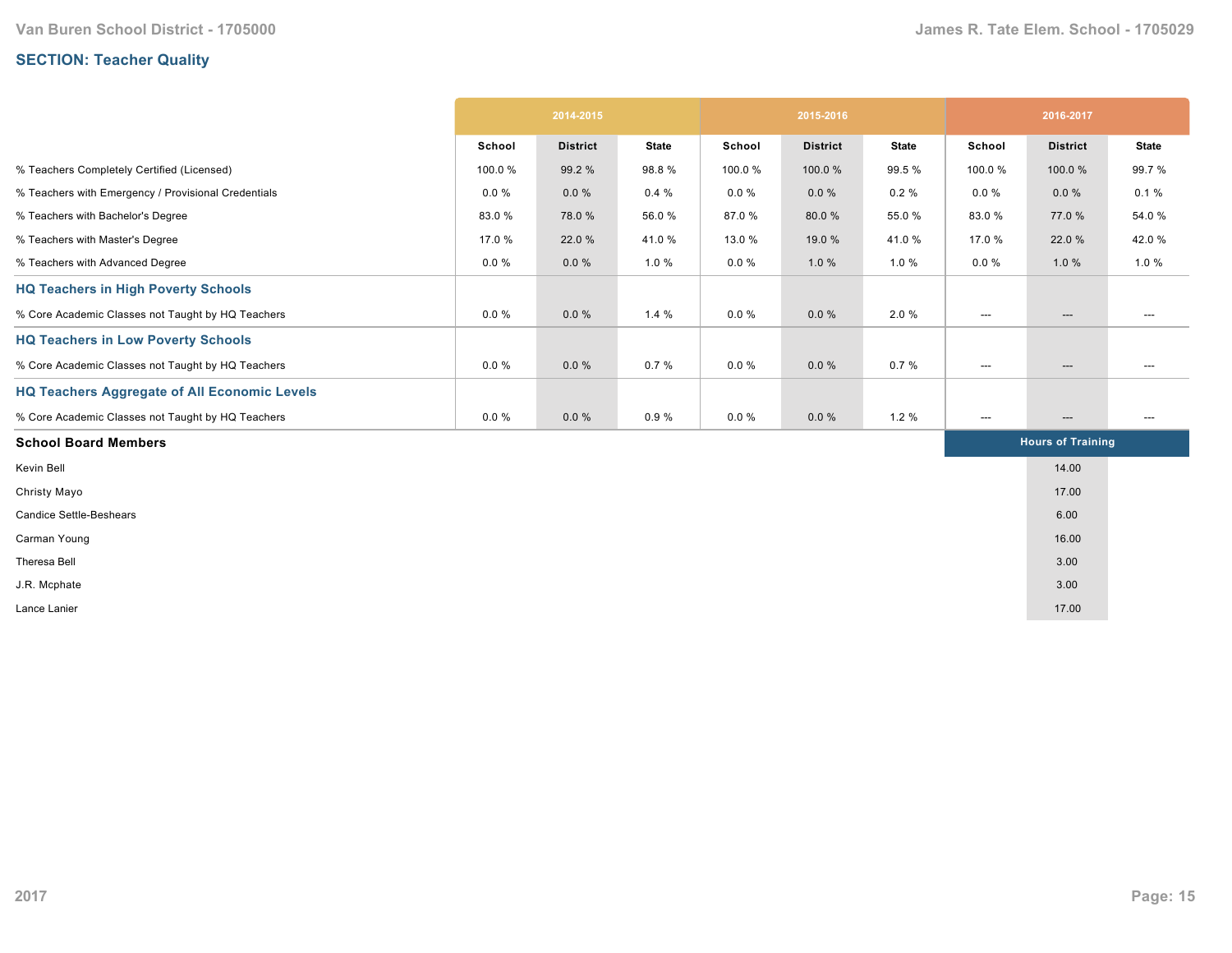#### **SECTION: School Choice**

| 2014-2015<br>2015-2016 |                 |              |        |                 |              |        | 2016-2017       |              |
|------------------------|-----------------|--------------|--------|-----------------|--------------|--------|-----------------|--------------|
| School                 | <b>District</b> | <b>State</b> | School | <b>District</b> | <b>State</b> | School | <b>District</b> | <b>State</b> |
| 1.58%                  | 2.54%           | 2.59%        | 0.97%  | 2.54%           | 2.76 %       | 0.51%  | 2.58%           | 2.88 %       |

Percent of Students School Choice